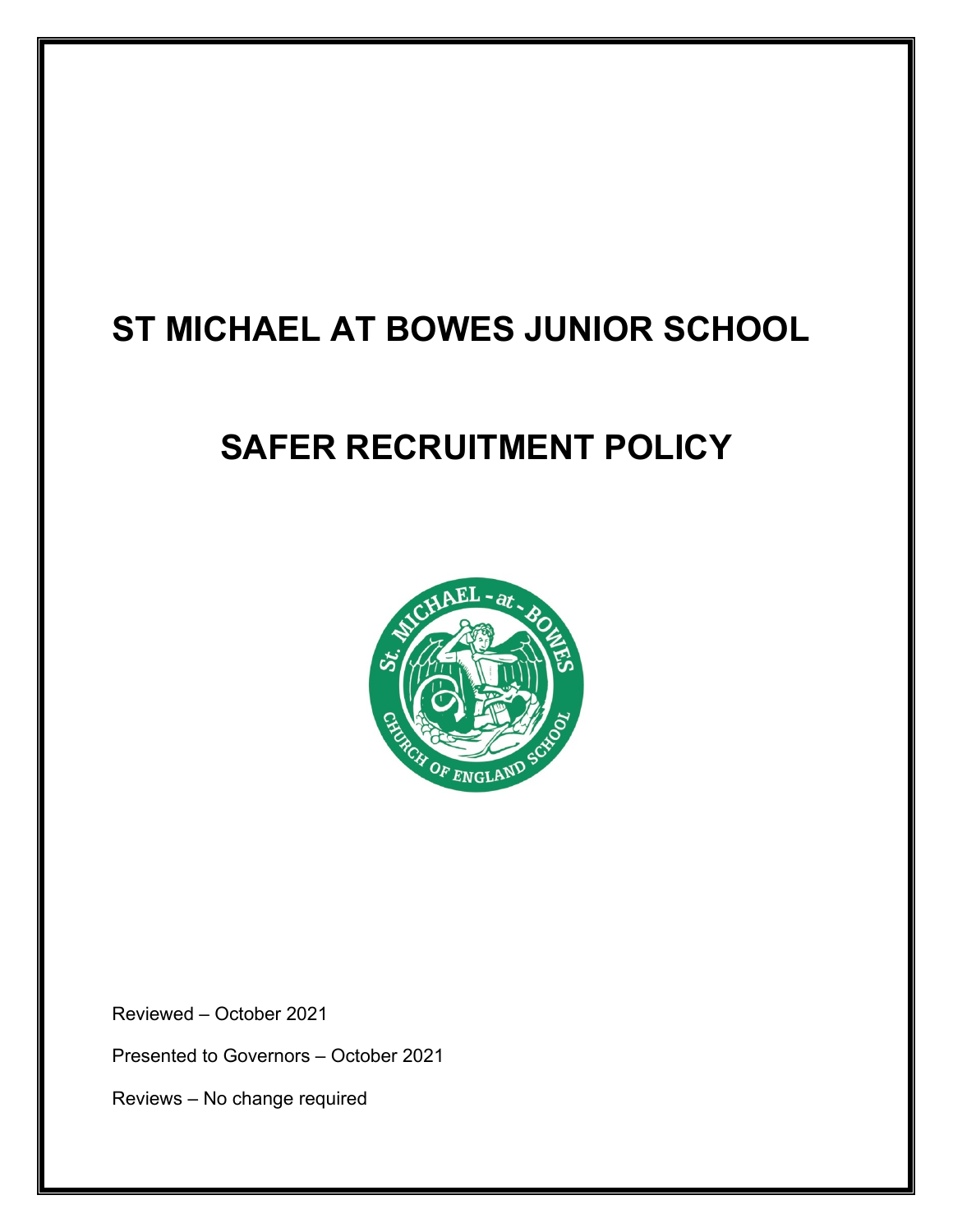# **CONTENTS**

|                                        | <b>SECTIONS</b>                                        | <b>PAGE</b>      |
|----------------------------------------|--------------------------------------------------------|------------------|
| 1.                                     | <b>INTRODUCTION AND STATUTORY REQUIREMENTS</b>         | 3                |
| 2.                                     | PURPOSE OF THE SAFER RECRUITMENT POLICY                | 5                |
| 3.                                     | 'REGULATED ACTIVITY' (RA)                              | 5                |
|                                        | (a) 'Regulated Activity' (RA) relating to Children and | 5                |
|                                        | <b>Disclosure and Barring Service Checks</b>           |                  |
|                                        | (b) 'Regulated Activity' (RA) relating to Adults and   | 8                |
|                                        | <b>Disclosure and Barring Service Checks</b>           |                  |
| 4.                                     | <b>RECRUITMENT PANEL MEMBERS</b>                       | 11               |
| 5.                                     | <b>JOB DESCRIPTIONS AND PERSON SPECIFICATIONS</b>      | 11               |
| 6.                                     | <b>APPLICATION FORMS</b>                               | 12               |
| 7.                                     | <b>ADVERTISING AND RECRUITMENT MATERIALS</b>           | 13               |
| 8.                                     | <b>LONGLISTING/SHORTLISTING</b>                        | 14               |
| 9.                                     | <b>REFERENCES</b>                                      | 16               |
| 10 <sub>1</sub>                        | <b>INTERVIEWS AND OTHER ASSESSMENT TOOLS</b>           | 17               |
| 11.                                    | <b>CONDITIONAL OFFERS OF EMPLOYMENT</b>                | 18               |
| 12.                                    | <b>USE OF AGENCY WORKERS</b>                           | 22               |
| 13.                                    | <b>USE OF VOLUNTEERS</b>                               | 22               |
| 14.                                    | <b>GOVERNORS</b>                                       | 23               |
| 15.                                    | SINGLE CENTRAL REGISTER (SCR) OF CHECKS                | 23               |
| 16.                                    | OTHER RECORD KEEPING AND RETENTION OF                  | 25               |
|                                        | <b>PERSONAL DATA</b>                                   |                  |
| 17.                                    | <b>DATA PROTECTION</b>                                 | 26               |
|                                        | <b>18. INDUCTION</b>                                   | 27               |
| 19.                                    | A SAFE CULTURE AND ON-GOING VIGILANCE                  | 28               |
| STEPS IN THE SAFER RECRUITMENT PROCESS |                                                        | <b>APPENDIX1</b> |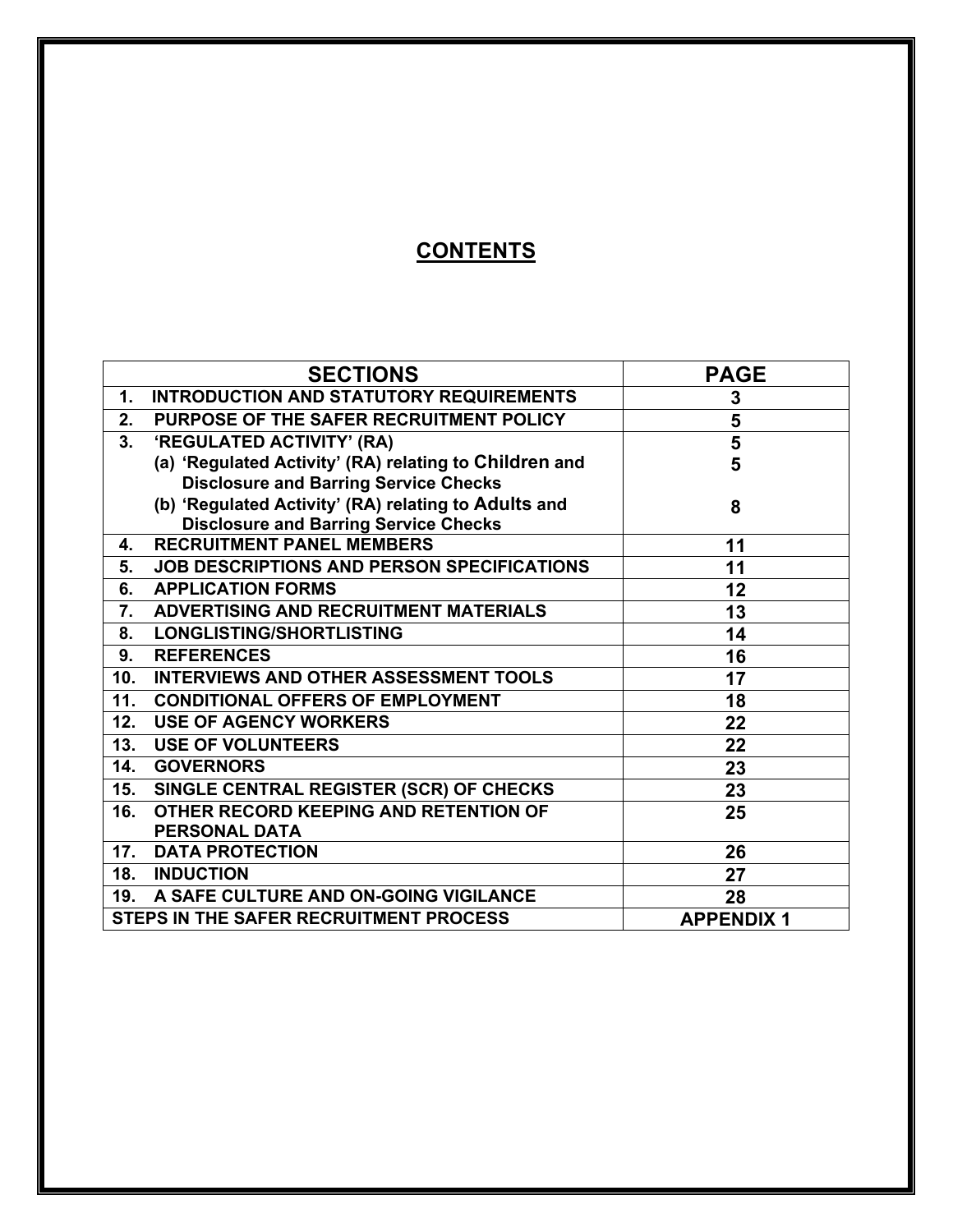# **SAFER RECRUITMENT POLICY**

#### **'An inclusive Christian community building on firm foundations for successful lives.'**

#### **At St Michael at Bowes we believe that our vision underpins everything we do and as such we strive for our children to 'build on firm foundations' in order for them to lead successful lives.**

#### **IMPORTANT NOTE RELATING TO TERMINOLOGY USED IN THIS DOCUMENT**

This model Safer Recruitment Policy may be adopted by maintained schools, PRUs, Academies, Free schools and/or other Independent schools and colleges. Therefore, where the words **'Headteacher', 'Governing Body', 'Governors' or 'school' are used in this document**, **this should also be interpreted (and can be adapted, as appropriate) to mean, or read, Principal, Chief Executive, Head of School, Proprietor, PRU Management Committee, Members, Directors, Board of Trustees, Local Governing Body, Governing Board, PRU, Academy or Academy Trust** etc., as relevant to the type of school and structure in place.

#### **1. INTRODUCTION AND STATUTORY REQUIREMENTS**

Section 175 of the Education Act 2002 requires Governing Bodies of maintained schools and FE colleges to make arrangements to ensure that their functions are carried out with a view to safeguarding and promoting the welfare of children.

Regulations made under Section 157 of that Act state that Proprietors of Independent schools, which include Academies and Free schools, must make arrangements to safeguard and promote the welfare of pupils.

The Department for Education (DfE), has issued statutory guidance **'Keeping Children Safe in Education' (KCSIE)** under Section 175, Education Act 2002, the Education (Independent School Standards) (England) Regulations 2014, the (Non-Maintained Special Schools) (England) Regulations 2015 and the Education and Training (Welfare of Children) Act 2021. Schools and Colleges must have regard to the guidance when carrying out their duties to safeguard and promote the welfare of children. This means that they should comply with it unless exceptional circumstances arise.

'School' means all schools whether maintained, non-maintained or independent schools (including academies, free schools and alternative provision academies) and maintained nursery schools and pupil referral units. 'College' means further education colleges and sixthform colleges, as established under the Further and Higher Education Act 1992, Institutions designated as being within the further education sector and providers of post 16 Education as set out in the Education and Training (Welfare of Children) Act 2021, 16-19 Academies, Special Post-16 institutions and Independent Training Providers. For colleges, the guidance relates to their responsibilities towards children who are receiving education or training at these institutions.

KCSIE contains information on what schools and colleges **should** do, unless there is good reason not to, and sets out the legal duties with which schools and colleges **must** comply. It includes safeguarding information for all staff, the management of safeguarding and responsibilities of governing bodies and proprietors, safer recruitment and dealing with allegations of abuse made against teachers and other staff.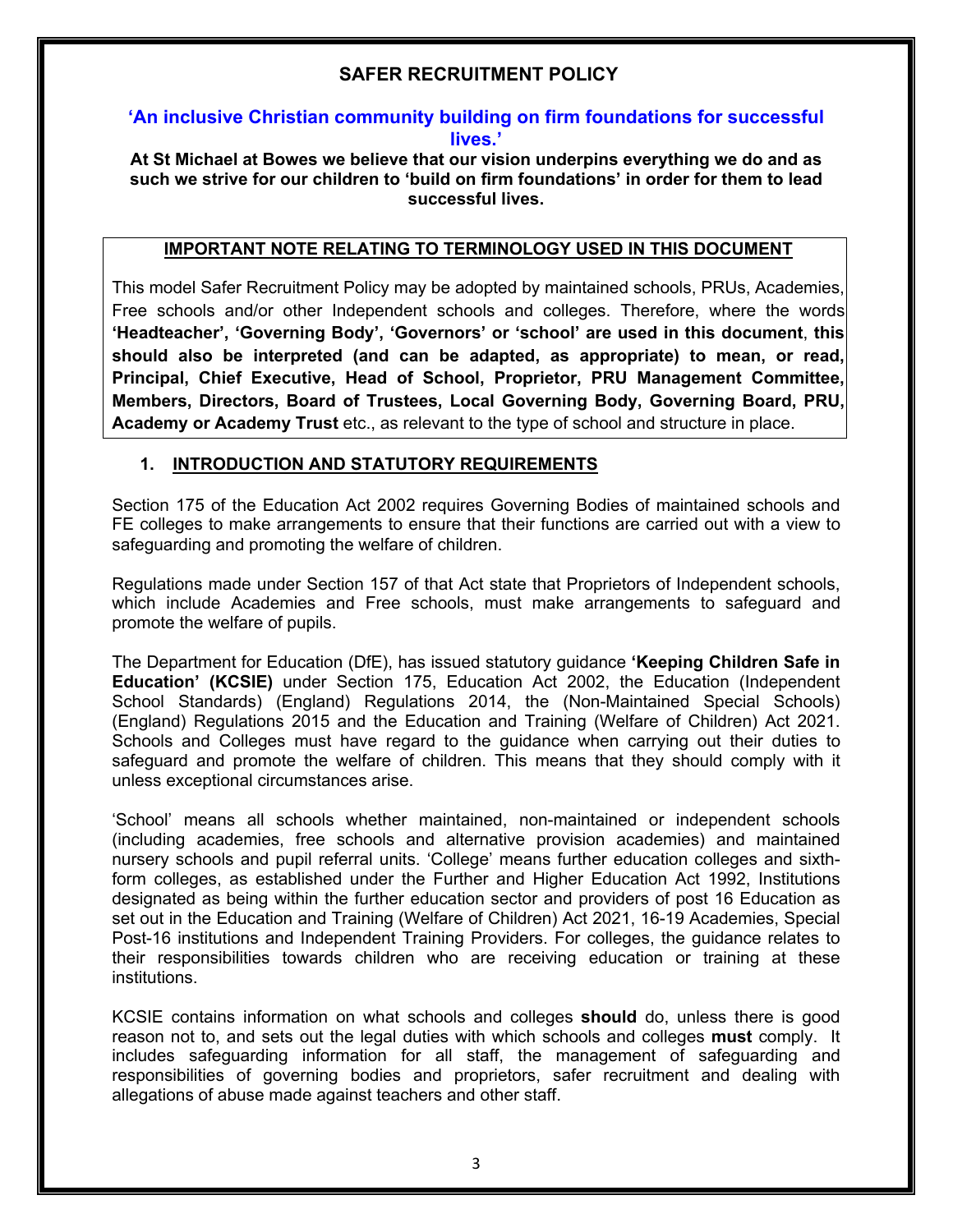KCSIE should be read and followed by governing bodies of maintained schools (including maintained nursery schools) and colleges, proprietors of independent schools (including academies, free schools and alternative provision academies) and non-maintained special schools, management committees of pupil referral units (PRUs) and senior leadership teams.

The above persons should ensure that **all staff** in their school or College who work directly with children **read at least Part One of KCSIE, 'Safeguarding information for all staff'.** Those staff who do not work directly with children should **read either Part One or Annex A** (a condensed version of Part One) as considered appropriate to their role. The above persons should also ensure that mechanisms are in place to assist staff to **understand and discharge their role and responsibilities** as set out in Part One or Annex A. In addition, **Annex B 'Further Information'** contains additional information about specific forms of abuse and safeguarding issues and **should be read by School and College Leaders and staff working directly with children.**

KCSIE should be read alongside the DfE's statutory guidance **'Working Together to Safeguard Children'** which applies to all organisations and agencies who have functions relating to children, including all types of school. 'Working Together to Safeguard Children' covers action by all such organisations and partners to protect children from risks of harm in the home or in the community. Statutory guidance on 'Keeping Children Safe in Education', 'Working Together to Safeguard Children' and Child Protection Policies and Procedures in place within individual establishments are inextricably linked. Safer Recruitment is a vital factor in keeping children safe within the education environment.

#### KCSIE should also be read alongside DfE advice on **'What to do if you are worried a child is being abused – Advice for Practitioners'**

There is also specific legislation governing those persons in 'regulated activity' (see below) and requirements to carry out criminal records and barred list checks. The main legislation in this respect is contained within the:

- Safeguarding Vulnerable Groups Act 2006
- Protection of Freedoms Act 2012
- Equality Act 2010
- Police Act 1997, the Police Act 1997 (Criminal Records) Regulations 2002, as amended, the Police Act 1997 (Criminal Records) No 2 Regulations 2009, as amended
- Rehabilitation of Offenders Act 1974 (Exceptions) Order 1975, as amended
- Sexual Offences Act 2003, as amended by the Voyeurism (Offences) Act 2019
- Female Genital Mutilation Act 2003 (relates to "teachers", meaning "persons employed or engaged to carry out teaching work at schools and other institutions in England")

Any subsequent amendments will also apply as relevant.

**For Maintained Schools,** requirements relating to the appointment, discipline, capability, suspension and dismissal of staff, use of supply staff/workers, checks and information to be held on the establishment's single, central register (SCR), as well as information on teacher capability to be provided in references are specified within the School Staffing (England) Regulations 2009, as amended in 2012, 2013, 2014 and 2015 (applied to Pupil Referral Units through the Education (Pupil Referral Units) (Application of Enactments) (England) Regulations 2007), the Education (Pupil Referral Units) (Management Committees etc) (England) Regulations 2007, as amended by the Pupil Referral Units (Miscellaneous Amendments) (England) Regulations 2012, and any subsequent Regulations and/or amendments applicable to maintained schools and PRUs.

Separate Regulations apply to FE providers, Academies/Free, other Independent schools and non-maintained special schools. These include for example: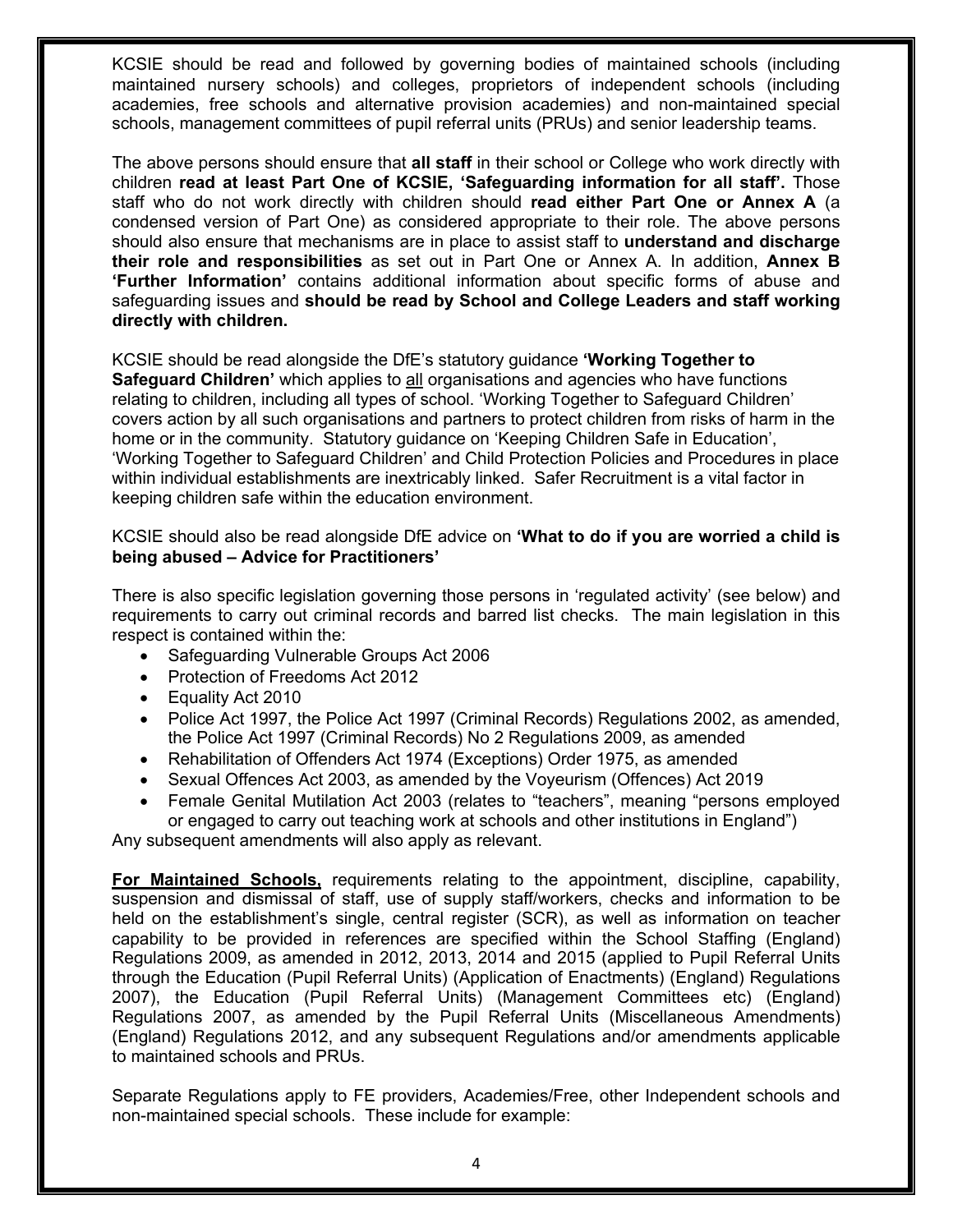- **Independent schools, (including academies and free schools and alternative provision academies and free schools)** further details are within the Education (Independent School Standards) Regulations 2014; any subsequent amendments and other relevant regulations
- **Colleges** within Regulations 20-25 and the Schedule to the Further Education (Providers of Education) (England) Regulations 2006; any subsequent amendments and other relevant regulations
- **Non-Maintained Special Schools** within Regulation 3 and Paragraph 7 of Part 1 and Paragraph 18 of Part 2 to the Schedule to the Non-Maintained Special Schools (England) Regulations 2015; any subsequent amendments and other relevant regulations.

### **2. PURPOSE OF THE SAFER RECRUITMENT POLICY**

It is essential that, as part of the responsibilities highlighted above, all organisations that employ staff or engage volunteers to work with children adopt a consistent and rigorous approach in their recruitment and selection processes with the aim of ensuring that those recruited are suitable for such an important and responsible role.

The purpose of safer recruitment is ultimately to:

- **Deter.** From the beginning of the recruitment process, it is important to send the right message – that the organisation has a rigorous recruitment process and does not tolerate any form of abuse. Wording in adverts and recruitment information must aim to deter potential abusers.
- **Identify and Reject.** It will not always be possible to deter potential abusers. Therefore, careful planning for the interview and selection stage, in terms of asking the right questions, setting appropriate tasks and obtaining the right information can assist in finding out who is suitable for the role and who is not.
- **Prevent, Detect and Reject.** There are no guarantees that even the most robust safer recruitment process will prevent an inappropriate appointment. However, this does not mean it is too late to act. Ensuring that comprehensive induction processes are in place, together with appropriate policies and procedures, raising awareness through staff training and generally developing and maintaining a safe culture within the organisation will all help to prevent abuse or detect potential abusers. The aim should be to prevent abuse by managing the environment, assessing risk and creating clear expectations and standards of behaviour.

The intention of this policy is to ensure that all stages of the recruitment process contain measures to deter, identify, prevent, detect and reject unsuitable people from gaining access to pupils within the organisation. The policy and the practical implementation of recruitment and selection processes also aim to meet all legislative requirements as highlighted in 1. above, any statutory or other guidance that may from time to time be issued in order to keep children safe through safer recruitment in education, as well as principles of general good practice.

### **3. 'REGULATED ACTIVITY' (RA)**

"'**Regulated Activity**' is work which involves close and unsupervised contact with vulnerable groups including children, and which cannot be undertaken by a person who is on the Disclosure and Barring Service's Barred List."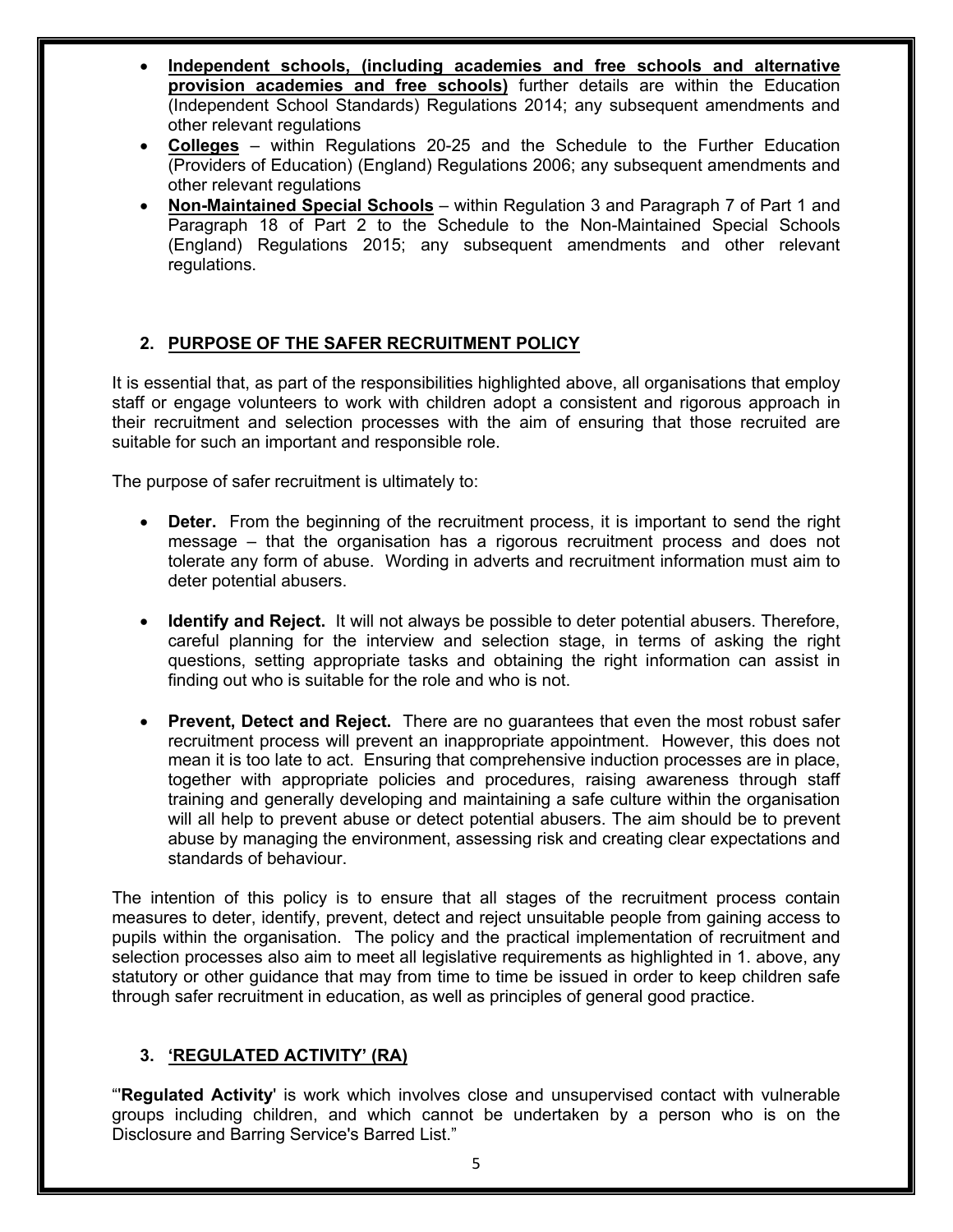### **(a) 'REGULATED ACTIVITY' (RA) RELATING TO CHILDREN AND DISCLOSURE AND BARRING SERVICE CHECKS**

Organisations providing Regulated Activity (RA) in relation to children and young people have specific responsibilities for carrying out appropriate pre-employment checks, including Enhanced Disclosure and Barring Service (DBS) with Barred List check, when recruiting paid employees and workers. They must also ensure that they receive written confirmation that similar checks have been carried out by Agencies and other employers who may deploy or hire workers to them where such individuals will be in RA. This is an essential part of the process of ensuring 'safer recruitment' when recruiting to RA roles involving either children or vulnerable adults.

Other people coming into such an organisation (e.g. volunteers, including Governors) with access to children may not be in RA - if they are 'adequately supervised' when carrying out an activity with children which would be RA when unsupervised. The specific checks to be carried out will depend upon the nature of the role. Further information and examples of the requirements relating to DBS and Barred List checks are as set out below.

The organisation is responsible for continuing vigilance in relation to staff, workers and any others coming onto the premises, and/or with access or opportunity for contact with the pupils, at all times.

This *school* will act in accordance with the statutory requirements relating to **'Regulated Activity' (RA) relating to children which can be defined as follows**:

- **(i) Unsupervised activities in any setting – including teaching, training, instructing, caring for (see iii) below), supervising, providing advice or guidance on physical, emotional or educational well-being, or driving a vehicle only for children**
- **(ii) Work for a limited range of establishments ('specified places') with the opportunity for contact with children, e.g. schools, colleges, children's homes, children's centres, childcare premises (but not work by supervised volunteers)**

Work/activities in (i) and (ii) above must be carried out 'regularly' to be included within RA. 'Regular' means carried out by the same person frequently (once a week or more often) or intensively (on 4 or more days in a 30-day period) or overnight (if carried out – even once - at any time between 2am and 6am and with an opportunity for face-to-face contact with children). Day to day management or supervision on a regular basis of a person providing the above regulated activity for children is also within the definition of regulated activity for children. However, **some activities are always regulated activities, regardless of their frequency or whether they are supervised or not,** such as those below.

(iii) **Relevant personal care, or health care provided under the supervision of a healthcare professional, even if done only once.** ('Personal care' includes helping a child with eating and drinking for reasons of illness or disability, or in connection with toileting, washing, bathing and dressing for reasons of age, illness or disability; 'Health care' means care for children provided by, or under the direction or supervision of, a regulated health care professional).

#### (iv) **Registered child-minding and foster carers.**

#### **NOTE: Regulated Activity will NOT be:**

Paid work in specified places which is occasional and temporary and does not involve teaching, training;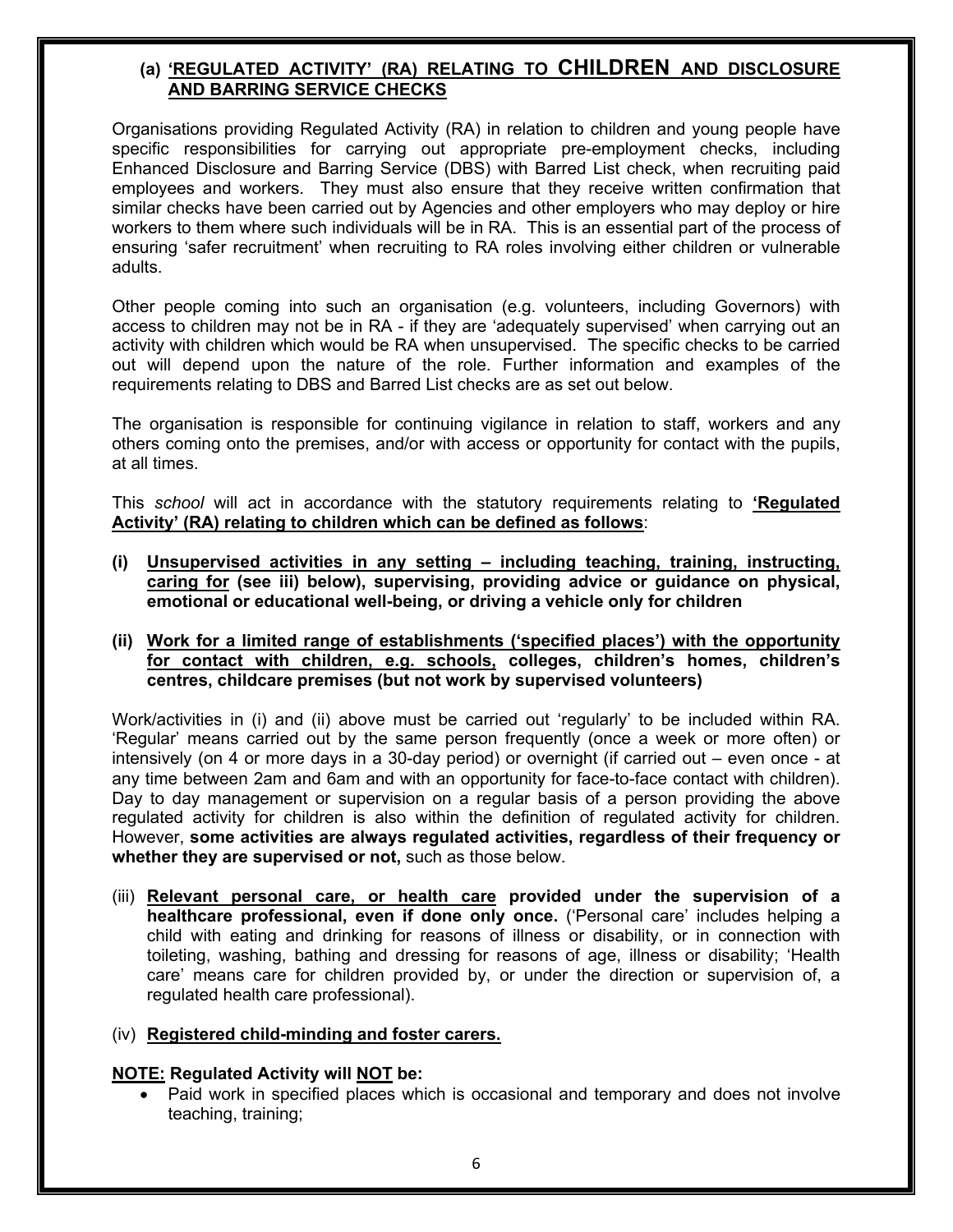• Supervised activity which is paid in non-specified settings such as youth clubs, sports clubs etc.

Family and personal, non-commercial arrangements are also excluded from RA.

#### \*\*\*\*\*\*\*\*\*\*\*\*\*\*\*\*\*\*\*\*\*\*\*\*\*\*\*\*\*\*\*\*

#### **The following should be noted in relation to particular groups of staff, workers and others:**

**All employees and paid workers (e.g. supply workers engaged directly) in schools, colleges, PRUs and similar educational establishments providing education are in RA** and the employer must ensure that an Enhanced DBS with Barred List check is carried out. This includes all categories of staff and workers, as all, even if not directly involved in teaching or supervising children, have the opportunity for contact. **For visiting staff/workers,** e.g. Agency supply workers in RA, it is for the providing organisation to carry out checks - the 'hirer' then obtains written confirmation for their Single Central Register (SCR).

**Supervised volunteers, inc. Governors, trustees, etc.** are not normally in RA. However, it is for the organisation to decide and will depend upon whether they are being 'adequately supervised' in accordance with statutory supervision guidance published by the DfE<sup>\*\*</sup>. If such persons are adequately supervised when carrying out an activity that would fall within RA if not so supervised, then they will not be in RA. Otherwise, if not adequately supervised, they are in RA. With regard to **Governors,** under the School Governance (Constitution and Federations) (England) (Amendment) Regulations 2016, it is a statutory requirement that all Governors not in RA have an Enhanced DBS WITHOUT Barred List Check.

For **other regular volunteers** who are not in RA, although not a statutory requirement, an Enhanced DBS WITHOUT Barred List check should also be obtained as best practice. (There is no entitlement to ask for a Barred List check for volunteers not in RA).

Schools should ensure that any contractor, or employee of a **Contractor,** who is to work there has been subject to the appropriate level of DBS check.Contractors carrying out work of a temporary or occasional nature, e.g. maintenance (but not teaching, training etc.) are not normally in RA. However, where contractors are engaging in RA, an Enhanced DBS certificate, including Barred List information will be required. For others who are not engaging in RA, but whose work provides them with an opportunity for regular contact with children, an Enhanced DBS check (WITHOUT Barred List information) will be required. In considering whether the contact is regular, it is irrelevant whether the contractor works on a single site or across several sites. For longer term, regular contracted work, a decision needs to be made about whether individuals have the opportunity for contact in a similar way to school site staff and can be deemed to be in RA. Decisions must be made on a case-by-case basis, taking into account the relevant and prevailing circumstances at the time. Under no circumstances should a contractor in respect of whom no checks have been obtained be allowed to work unsupervised or engage in RA. Schools are responsible for determining the appropriate level of supervision depending upon the circumstances. If a contractor is self-employed, the school should consider obtaining the DBS check, as self-employed people are not able to make an application directly to the DBS on their own account. The identity of contractors and their staff should always be checked on arrival.

As **trainee teachers** are likely to be engaging in RA an enhanced DBS certificate with barred list check must be obtained. Where trainees are salaried (employed) this is the responsibility of the employer. Where trainee teachers are fee-funded it is the responsibility of the initial teacher training provider to carry out the necessary checks. Schools should obtain written confirmation from the training provider that it has carried out all pre-appointment checks that the school would otherwise be required to perform, and that the trainee has been judged by the provider to be suitable to work with children.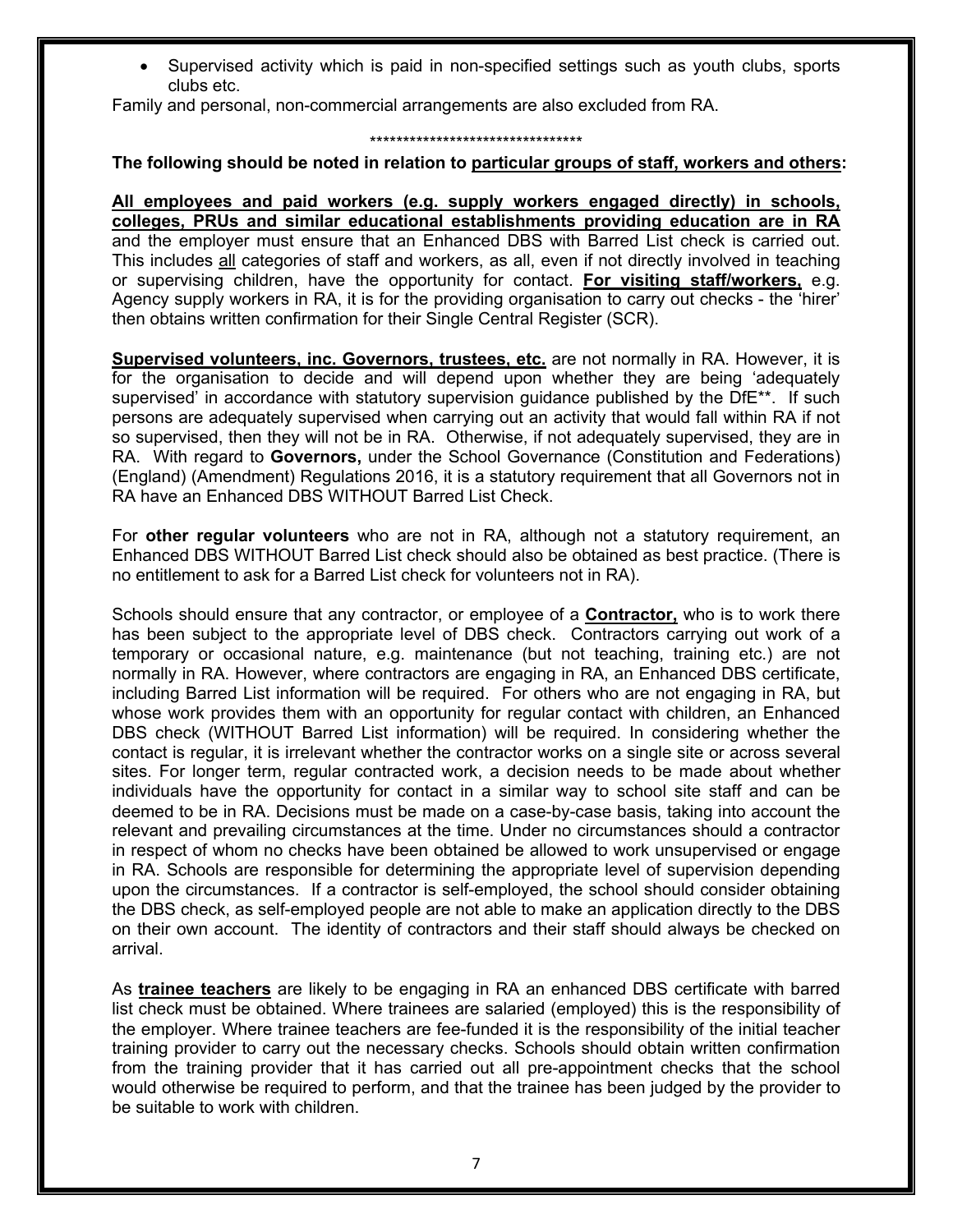Schools organising work experience placements should ensure that policies and procedures are in place to protect the children from harm. Barred List checks by the DBS may be required on some **adults who supervise a child under the age of 16 on a work experience placement.** Consideration should be given to the specific circumstances of the work experience, in particular the nature of the supervision and the frequency of the activity being supervised, to determine what, if any, checks are necessary. These considerations would include whether the person providing the teaching, training, instruction and/or supervision to the child will be unsupervised and providing the teaching, training and/or instruction frequently (at least once a week or on more than three days in a 30 day period, or overnight). If the person working with the child is unsupervised and the same person is in frequent contact with the child, the work is likely to be regulated activity. If so, the employer providing the work experience should be asked to ensure that the person providing the instruction or training is not a barred person. Schools are not able to request an enhanced DBS check with Barred List information for staff supervising children aged 16 to 17 on work experience.

If an **activity undertaken by a child on work experience takes place in a 'specified place',** such as a school, and gives the opportunity for contact with children, this may itself be considered to be RA relating to children. In such cases, where the child is 16 or over, the work experience provider should consider whether an Enhanced DBS check should be requested for the child/young person in question. DBS checks cannot be requested for children/young people under the age of 16.

There is no entitlement to request DBS or Barred List checks on **Visitors** (e.g. children's relatives or other visitors attending a sports day). A professional judgement must be made at the relevant time about the need to escort or supervise them. For visitors attending in a professional capacity, ID should be checked and assurance obtained that the visitor has had the appropriate DBS check. Careful consideration should be given to the suitability of any external organisations attending the school for the provision of information, resources or speakers.

Where a school places a pupil with an **alternative provision provider,** the school continues to be responsible for the safeguarding of the pupil. The school should obtain written confirmation from the provider that appropriate safeguarding checks have been carried out on individuals working at the establishment, i.e. those checks that the school would otherwise perform in respect of its own staff.

Arrangements are often made by schools for their children to have learning experiences where, for short periods, the **children may be provided with care and accommodation by a host family to whom they are not related. This is known as 'homestay'.** In some circumstances, such arrangements may amount to 'private fostering'. Further guidance about these arrangements and the responsibilities arising from the link with RA are set out in Keeping Children Safe in Education, (KCSIE) 'Annex E: Host Families – homestay during exchange visits''. Guidance on private fostering can be found at: https://www.gov.uk/government/publications/children-act-1989-private-fostering

*\*\* The DfE's factual notes on 'Regulated Activity in relation to Children: Scope' and 'Statutory Guidance: Regulated Activity (Children) – Supervision of Activity with Children which is Regulated Activity when Unsupervised' are available on the website www.gov.uk to provide full information on RA and Supervision. Supervision guidance is also included as Annex F within KCSIE.*

In accordance with the above requirements and guidance, this *school* will take appropriate steps to ensure that all those employees, paid workers and any others deemed to be in RA, are subject to the highest level of checks including, for new recruits, a full Enhanced DBS with Barred List Check, or as required at the time of recruitment. Others not in RA will normally be required to undergo an Enhanced DBS without Barred List check if they have regular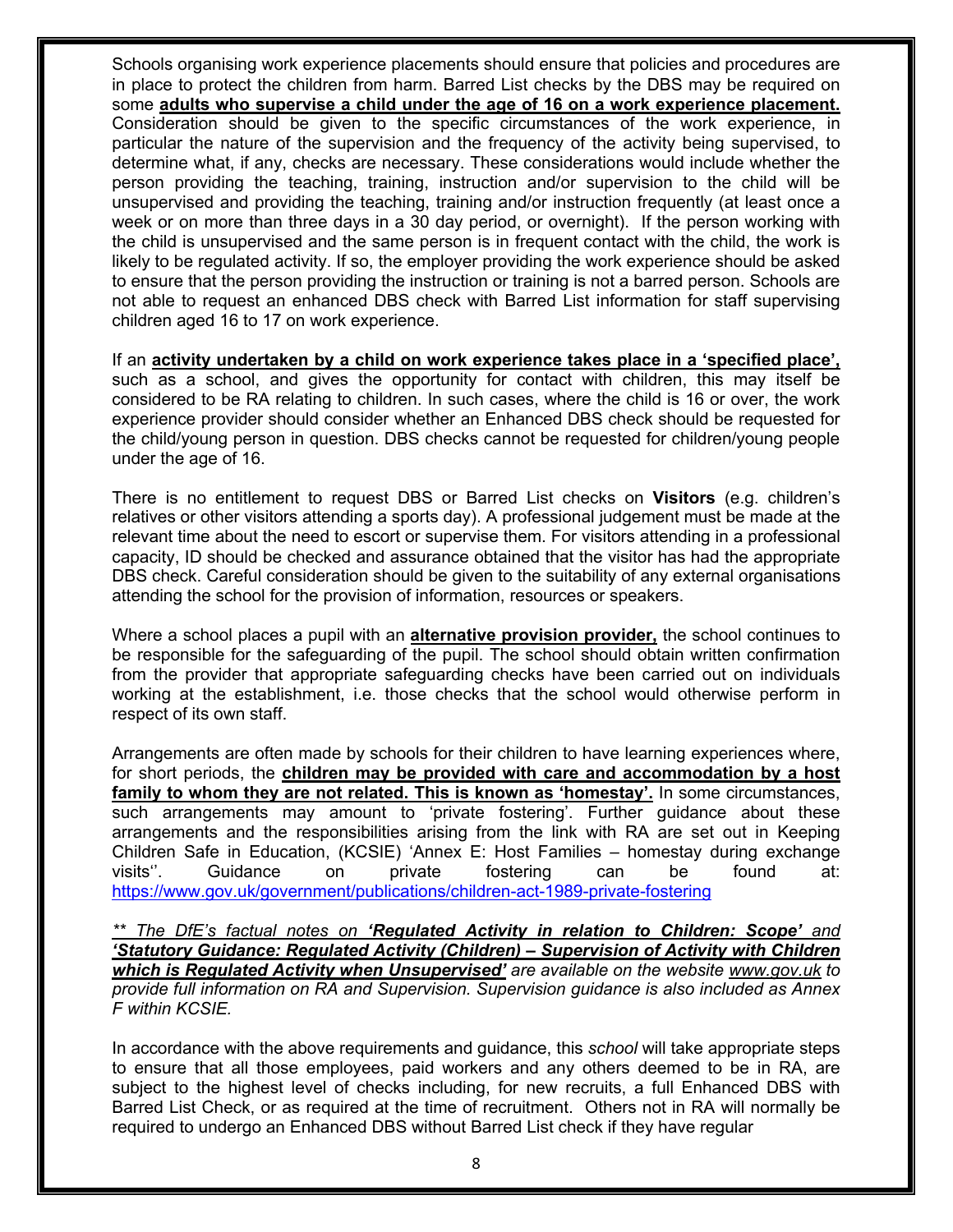involvement with pupils but are adequately supervised. However, if they are carrying out ad-hoc or one off volunteering activities etc., they will not normally be subject to an Enhanced DBS check. (See also 11. below 'Use of Agency Workers' and 12. 'Use of Volunteers').

For any persons deemed not to be in RA, steps will be taken to ensure that adequate supervision and/or protocols to ensure the safety of pupils at all times, are in place, in accordance with statutory guidance and general good practice. An appropriate level of checks, in addition to the requirements set out above, will be carried out in relation to all new recruits.

Notwithstanding the above, the *school* will ensure that all Governors have an Enhanced DBS check (with Barred List check if in RA, otherwise without Barred List check), in accordance with legislative requirements.

#### **(b) 'REGULATED ACTIVITY' (RA) IN RELATION TO ADULTS AND DISCLOSURE AND BARRING SERVICE CHECKS**

The definition of Regulated Activity (RA) in relation to adults identifies activities provided to any adult which, if any adult requires them, will mean the adult is considered vulnerable at that particular time. In other words, an adult is considered vulnerable at any time s/he requires RA to be provided to him or her. An adult is a person aged 18 years or over.

Organisations providing RA in relation to adults have specific responsibilities for carrying out appropriate pre-employment checks, including Enhanced DBS with Barred List check, when recruiting paid employees and workers. They must also ensure that they receive written confirmation that similar checks have been carried out by Agencies and other employers who may deploy or hire workers to them where such individuals will be in RA. This is an essential part of the process of ensuring 'safer recruitment' when recruiting to RA roles involving either children or vulnerable adults.

**For most schools, an Adult Workforce DBS and Barred List will not apply.** Even where some schools may have pupils aged 18+, they are not likely to fall within the definition or criteria relating to RA with adults as they will not be considered 'vulnerable' at that time. **However, there will be some Special and, possibly, some Secondary schools where there may be adults considered to be vulnerable at a particular time due to certain activities that they need to be provided to them.** From the categories of RA relating to adults set out below, Category 2 - 'Providing Personal Care' is the most likely to impact on these schools. Where this is the case, any employees/workers likely to be working with adults, as well as children, in RA would require both Children's and Adult's Workforce DBS and Barred List checks to be carried out.

#### **'Regulated Activity' relating to adults is defined below**

There are **SIX categories** of RA provided to adults (Note that these exclude any activities carried out in the course of family relationships and personal, non-commercial relationships):

#### **1. Providing Health Care**

The provision of **health care by any health care professional** to an adult, or the provision of health care to an adult under the direction or supervision of a health care professional, is classed as regulated activity. Examples of roles falling within this category would include Doctors, Nurses, Therapists, Counsellors.

### **2. Providing Personal Care**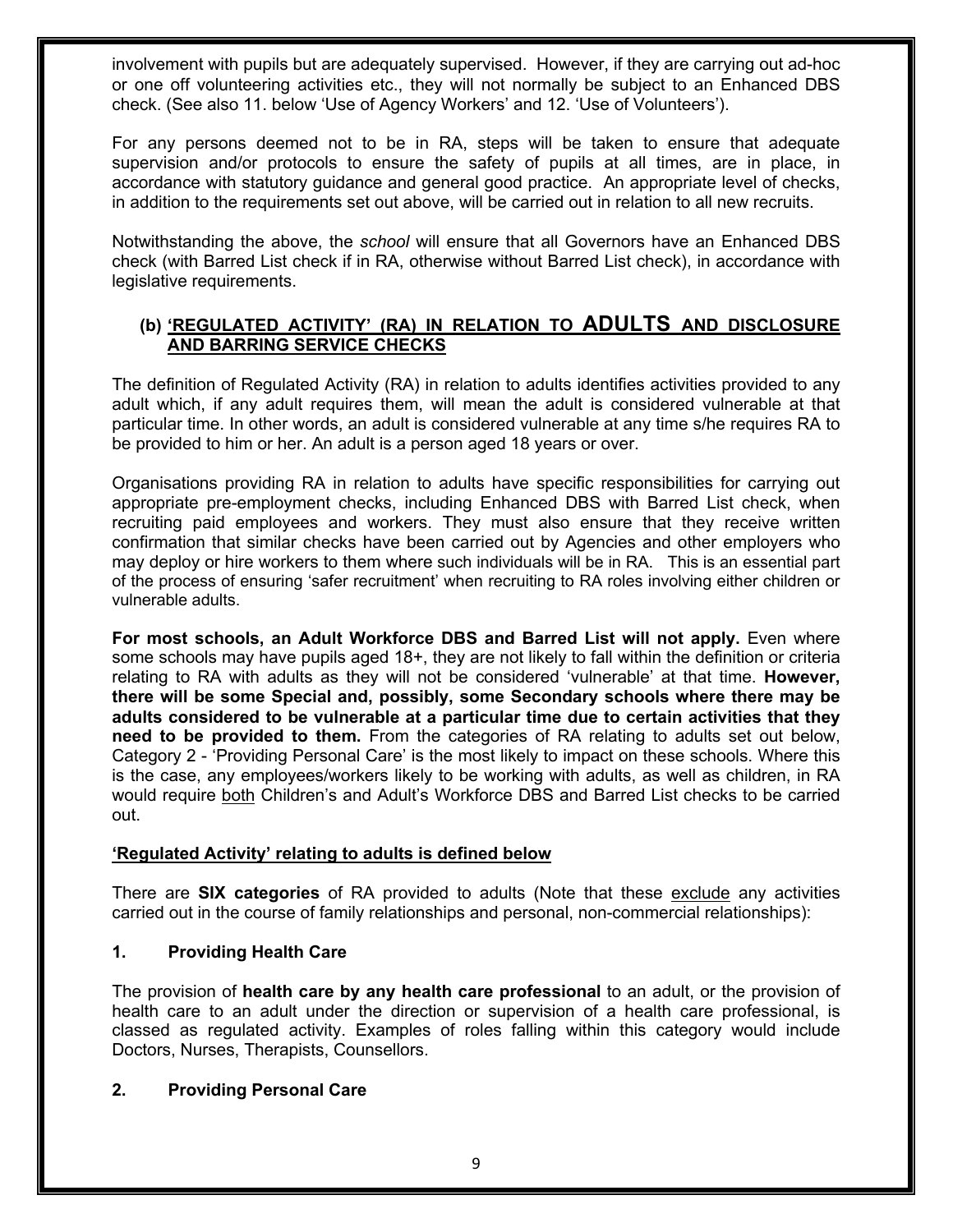*(Note – this category is the most likely to impact on some Special and Secondary schools, where they may employ or engage persons to work with adults [18 and over] considered to be vulnerable because they require regulated activity to be provided)*

- **Anyone who provides an adult with** physical assistance with eating or drinking, going to the toilet, washing or bathing, dressing, oral care or care of the skin, hair or nails because of the adult's age, illness or disability, is in regulated activity.
- **Anyone who prompts and then supervises an adult who**, because of their age, illness or disability, cannot make the decision to eat or drink, go to the toilet, wash or bathe, get dressed or care for their mouth, skin, hair or nails without that prompting and supervision, is in regulated activity.
- **Anyone who** trains, instructs or provides advice or guidance which relates to eating or drinking, going to the toilet, washing or bathing, dressing, oral care or care of the skin, hair or nails to adults who need it because of their age, illness or disability, is in regulated activity.

*(There is one exception to the above. Excluded from RA is any physical assistance provided to an adult in relation to the care of their hair when that assistance relates only to the cutting of the adult's hair. This is to ensure that hairdressers who cut the hair of patients and residents in hospitals and care homes are not engaging in regulated activity.* 

#### *Illustrative examples:*

*(i) A care assistant in a care home who cuts and files an adult's nails to keep the nails short and safe, because the adult cannot do it themselves (for example, because they cannot see well enough) would be engaging in regulated activity.* 

*(ii) A beauty therapist who attends a day care centre once a week and provides manicures for anyone who would like one, instead of for people who need them because of their age, illness or disability, is not engaging in regulated activity).* 

#### **3. Providing Social Work**

The activities of regulated social workers in relation to adults who are clients, or potential clients, are regulated activities. These activities include assessing or reviewing the need for health or social care services, and providing ongoing support to clients.

#### **4. Assistance with General Household Matters**

Anyone who provides day to day assistance to an adult because of their age, illness or disability, where that assistance includes at least one of the following, is in regulated activity:

- managing the person's cash,
- paying the person's bills, or
- shopping on his/her behalf.

#### **5. Assistance in the Conduct of a Person's Own Affairs**

A person is in RA if s/he provides assistance in the conduct of an adult's own affairs by virtue of various legislation governing - lasting power of attorney, enduring power of attorney, being appointed as an adult's deputy, being an Independent Mental Health or Mental Capacity Advocate, providing independent advocacy services or receiving payments on behalf of the adult.

#### **6. Conveying**

Any drivers or assistants who transport an adult because of his/her age, illness or disability to or from places where the adult has received, or will be receiving, health care, relevant personal care or relevant social work are in regulated activity.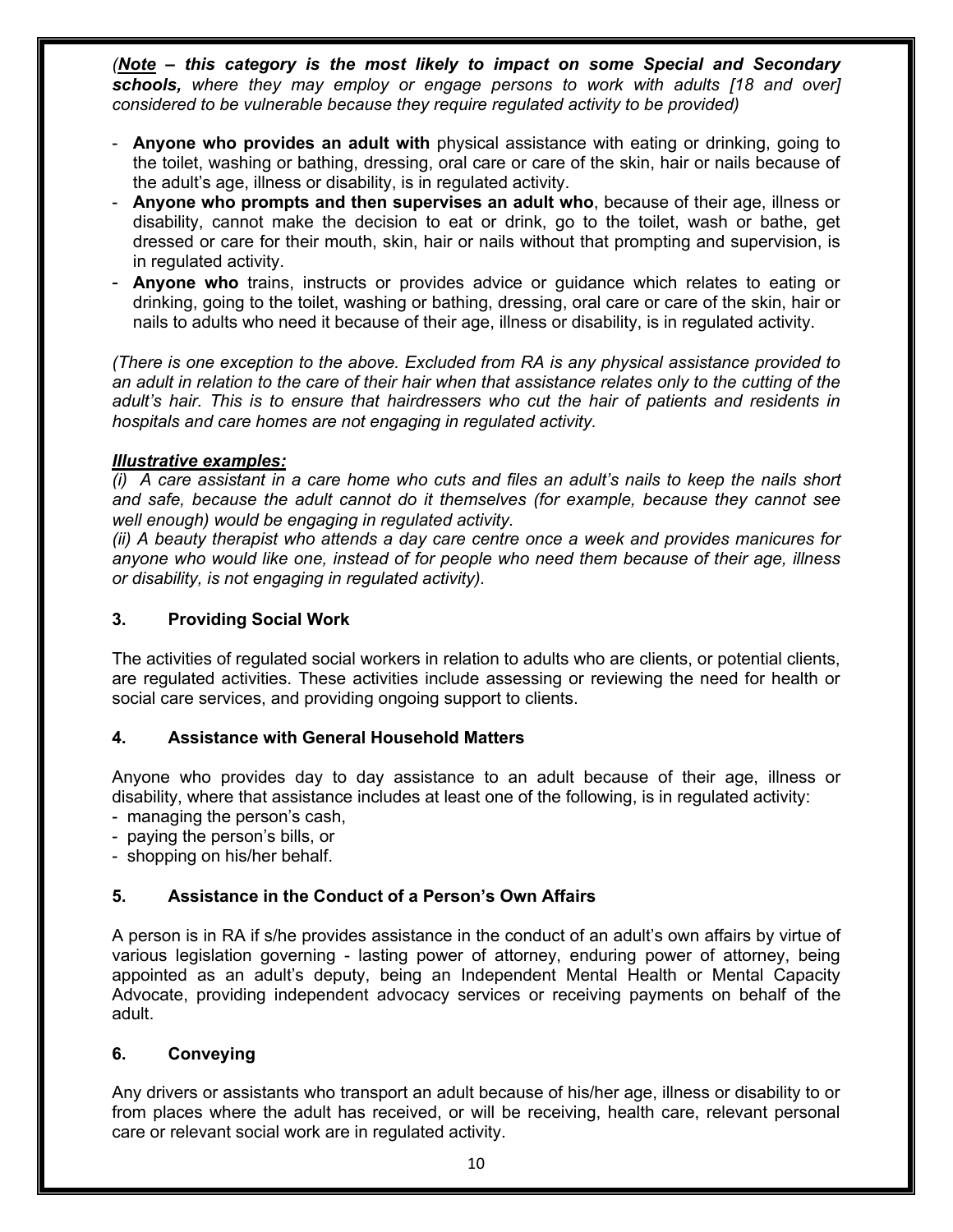This does not include licensed taxi drivers (even though they do require a DBS disclosure) or drivers who undertake trips for purposes other than to receive health care, personal care or social work.

#### **In relation to the above categories, note that:**

- A person whose role includes the day to day management or supervision of any person who is engaging in RA, is also in RA.
- There is no requirement for a person to carry out the activities a certain number of times before they are engaging in RA. Any time a person engages in the activities in the categories set out, s/he is engaging in RA.

It should be noted that the above is only a summary for reference for any Special and/or Secondary school who may employ or engage workers who deal with adults deemed to be vulnerable, in addition to the children at their establishments. Full details of 'Regulated Activity (Adults)' has been produced by the Department of Health and can be located at:

https://www.gov.uk/government/uploads/system/uploads/attachment\_data/file/216900/Regulate d-Activity-Adults-Dec-2012.pdf

In accordance with the above requirements and guidance, this *school* will take appropriate steps to ensure that all those employees/workers deemed to be in RA, are subject to the highest level of checks including, for new recruits, a full Enhanced DBS with Barred List Check, or as required at the time of recruitment.

### **4. RECRUITMENT PANEL MEMBERS**

Panel members will be appointed or selected in accordance with any requirements set out in the School Staffing, Further Education Providers, Independent School Standards, Funding Agreements, other relevant Regulations and/or as otherwise determined by the *Governing Body.*

The recruitment and selection process, in particular interviews, will be carried out by two or more people. Wherever possible, Appointments Panels will consist of an odd number of at least three people. Panel members will be appropriately trained or briefed and will normally have received safer recruitment training covering, as a minimum, the content of Part Three of Keeping Children Safe in Education. In any event, **in accordance with statutory requirements, at least one of the persons conducting an interview will have successfully completed safer recruitment training.** Wherever possible, all Panel members will be involved throughout all stages of the recruitment and selection process but, in any event, a Panel member trained in safer recruitment will be involved throughout.

### **5. JOB DESCRIPTIONS AND PERSON SPECIFICATIONS**

**Job Analysis -** When a vacancy arises due to an employee leaving or moving to a different role, it cannot be assumed that a 'like for like' replacement is required. A review of the job description may highlight the fact that the existing role no longer meets current needs. Therefore, the requirements for any replacement or new role will be analysed prior to drawing up the Job Description and Person Specification which define the role.

**Job Description -** The general layout of job descriptions for all posts including support staff and teachers will be very similar but may also need to reflect any local or national requirements. For example, the statutory School Teachers' Pay and Conditions Document sets out the contractual framework for all teachers in terms of their professional responsibilities and duties. However, additions may be made, for example, in terms of any generic requirements such as equal opportunities and responsibilities for safeguarding, and specific requirements relating to TLR payments or other job requirements where applicable.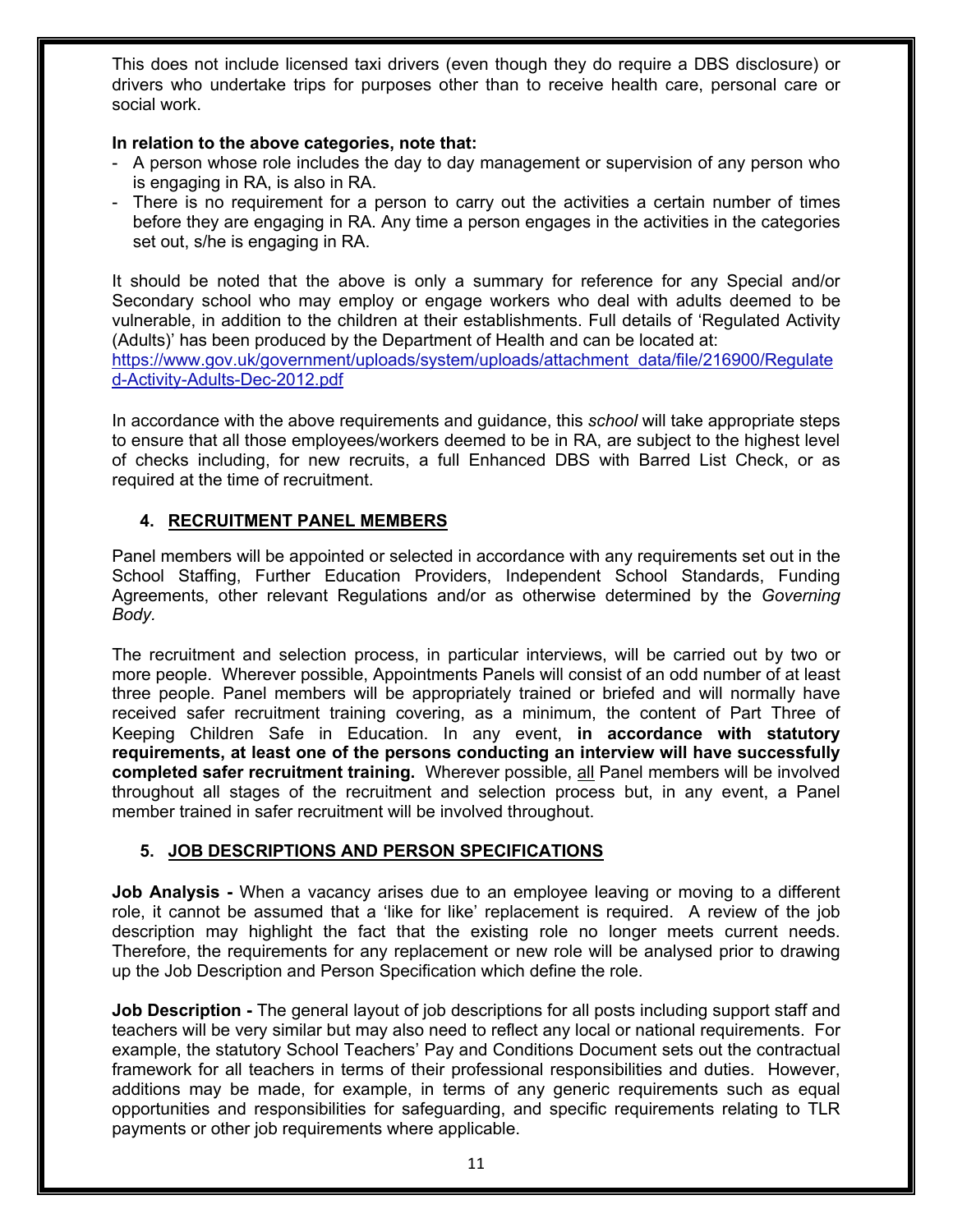However, in general, all job descriptions will normally contain:

- The post title and grade
- The main purpose of the job
- The main tasks or duties to be carried out
- The scope of the job to indicate its position within the organisation
- General statements relevant to all positions, such as requirements relating to equal opportunities and health and safety

As all work in a school or similar setting involves responsibility for the safeguarding of children, the job description will also make clear –

• The extent of the post holder's contact with children and young people, whether the postholder will be engaging in regulated activity and, in line with the establishment's commitment to the health, safety and promoting the welfare of children, the general responsibility for safeguarding.

**Person Specification -** The person specification describes the profile of the ideal person to fill the job requirements. It is essential to the recruitment and selection process as it is used for the drawing up the advertisement, long/shortlisting and the interviewing and selection process. It sets out the criteria against which candidates will be assessed and includes the core areas for the focus of interview questions.

Person specifications drawn up will outline:

- Any qualifications required for the post
- Knowledge, skills and abilities required to carry out the duties of the post
- Any specific training requirements
- The need for awareness of, and commitment to, equal opportunities issues
- The need for commitment to the promotion of health and safety at work and to the protection and safeguarding of children.

The person specification will clearly indicate whether the stated criteria are:

- **Essential** relating only to those areas without which the job cannot be performed; or
- **Desirable** not essential to carrying out the duties, but which would be valuable. They may assist in the final selection process if several candidates all meet the essential criteria.

It will also indicate how the criteria will be tested, i.e. on the application form, at interview and/or through a task set as part of the selection process.

Person specifications will also include statements to the following effect:

*"Applicants called for interview should note that the interview itself (and/or any additional tasks to be performed, if applicable) will, as appropriate to the role:*

*(i) Focus on the requirements to carry out the duties of the job, as described*

*(ii) Explore issues relating to the safeguarding and promoting the welfare of children, including:*

- Ø *Motivation to work with children and young people*
- Ø *Ability to form and maintain appropriate relationships and personal boundaries with children and young people*
- Ø *Emotional resilience in working with challenging behaviours*
- Ø *Attitudes to use of authority and maintaining discipline.*

*(iii) Be used to explore any relevant issues arising from references received."*

Profiles for **Volunteer roles** will also be drawn up according to the principles set out above.

**6. APPLICATION FORMS**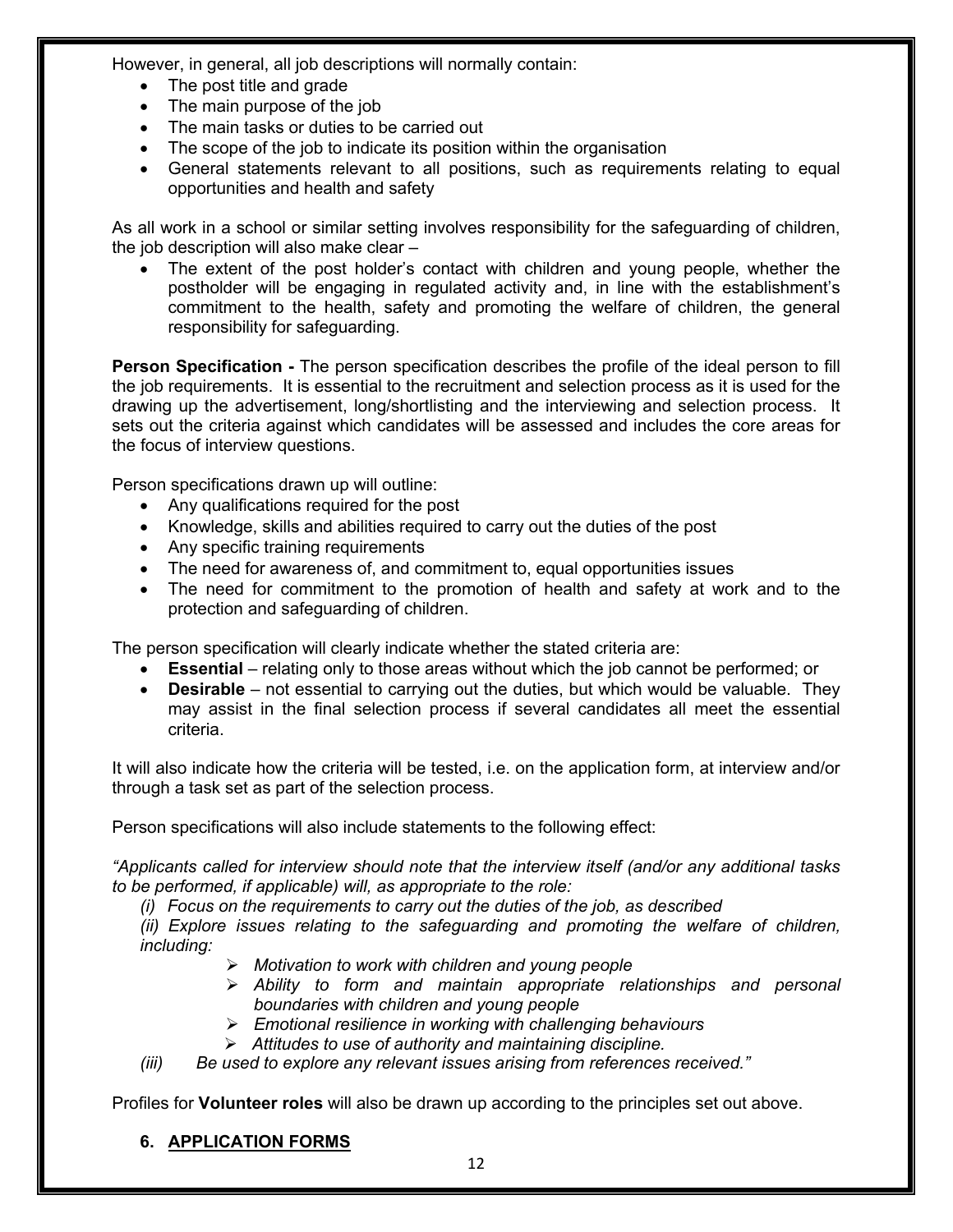A suitably-structured, pre-defined application form will be used for recruitment to all posts. CVs will not be accepted. Application forms are employer-led, requiring specific information from all applicants. CVs are left to the discretion of individual applicants and contain only information that they choose to provide.

The use of application forms will help to ensure that detailed information, critical to the recruitment process, can be gathered from all applicants in a consistent format.

Application forms to be used for all **external recruitment** will include as a minimum:

- Personal details including name, former names, date of birth, current address, NI number and, for teachers, teacher reference number
- Qualifications, the awarding body and date of award
- Present (or last) employment and reason(s) for leaving
- Full history since leaving school education, employment and any voluntary work, including reasons for leaving, as well as explanation of any gaps
- Request for details of appropriate referees (see also '9. References' below)
- The requirement for a statement of the personal qualities and experience the applicant believes are relevant to their suitability for the post and how they meet the criteria set out in the person specification
- The requirement for a signed declaration that all information provided is true. The declaration to be signed by the applicant will also include a statement to the effect *"I understand that it is an offence to apply for a role engaging in regulated activity relevant to children if you are barred from doing so."*

Separate application forms may be used for **internally advertised posts** which will require, as a minimum, further details to update the above information, as originally provided, and new signed declarations.

**Volunteers** will be required to complete an application form in order to provide personal details, details of previous employment, voluntary work and other activities, general information about their reasons for applying for voluntary work and declaration to confirm the accuracy of information provided. Where the school decides to proceed further with the application, volunteer applicants will also be required to provide a signed declaration about any criminal record and, for relevant roles, a declaration to meet childcare disqualification requirements under the Childcare Act 2006.

### **7. ADVERTISING AND RECRUITMENT MATERIALS**

Careful consideration will be given to the wording of adverts in order to accurately define the job role, including its safeguarding responsibilities, as well as emphasising the school's overall commitment to safeguarding. Therefore, adverts will normally include, as considered relevant and appropriate, a description of, or reference to:

- The skills, abilities, experience, attitude and behaviours required for the post
- The safeguarding requirements and responsibilities of the post as per the job description and person specification (see 5. above)
- The school's commitment to safeguarding and promoting the welfare of children
- Safeguarding checks that will be undertaken and/or whether the post is exempt from the Rehabilitation of Offenders Act 1974 and the amendments to the Exceptions Order 1975, 2013 and 2020.

As the **job advertisement** provides potential applicants with their first impression of the organisation, an important part of the message of the advert is to inform anyone viewing it that the organisation is fully committed to safeguarding and protecting the welfare of children and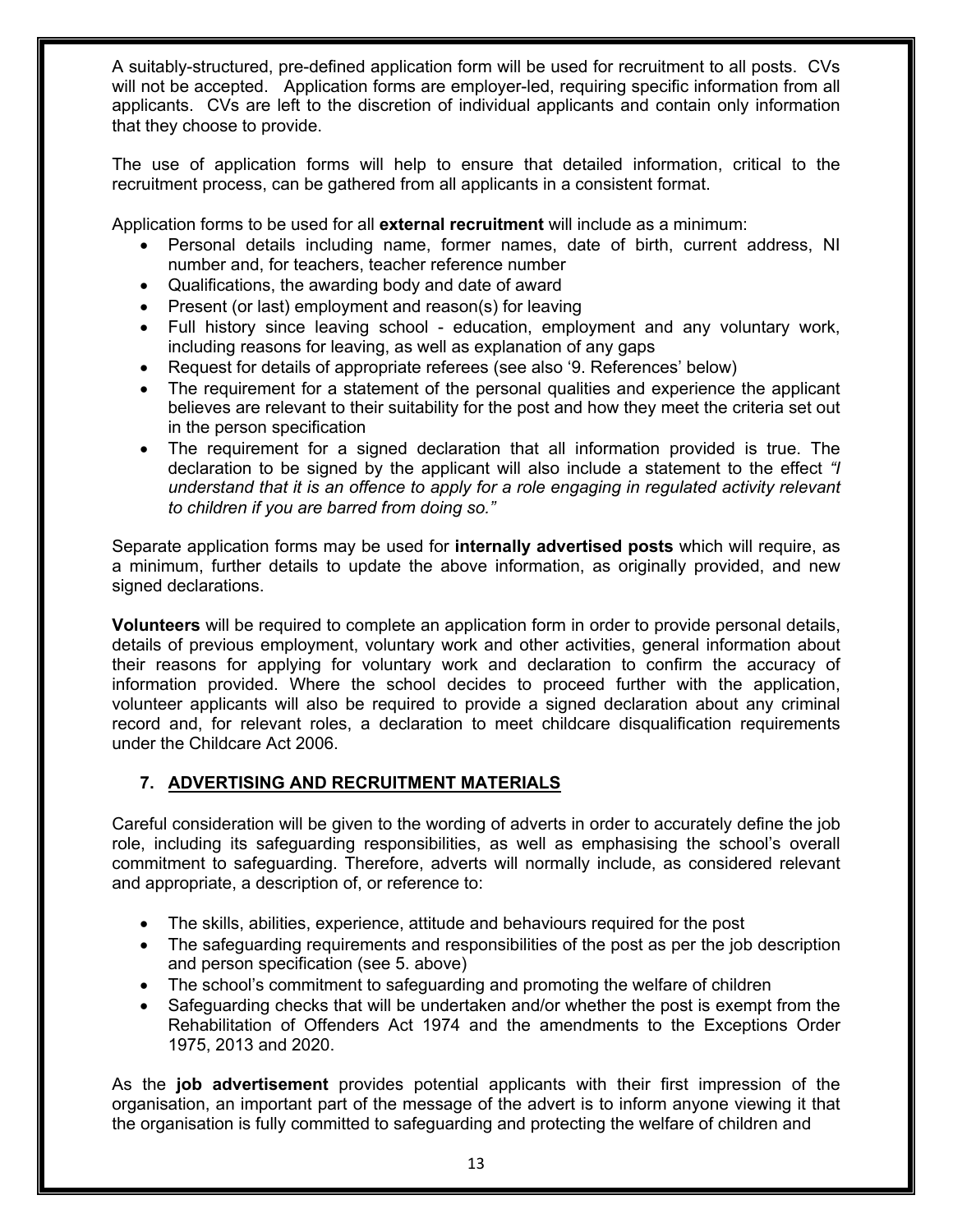young people. In these circumstances, all advertisements will include a statement to the effect that:

*"All schools and services in Enfield are committed to safeguarding and promoting the welfare of children and young people. Therefore, all workers and employees within Enfield are expected to share this commitment."*

OR

*"XXX school is committed to safeguarding and promoting the welfare of children and young people. Therefore, we expect all workers and employees to share this commitment".*

A statement relating to exemption from the Rehabilitation of Offenders Act 1974 will also be included, to the effect that:

*"The post you are applying for is exempt from the Rehabilitation of Offenders Act 1974 and applicants will be required to declare any convictions, cautions, reprimands and warnings that are not 'protected' [as defined by the Rehabilitation of Offenders Act 1974 (Exceptions) Order 1975 (as amended in 2013 and 2020)].* 

Other statements relating to safeguarding and background checks applicable to all posts may also be included in the wording of advertisements, for example:

*"All appointments are subject to satisfactory pre-employment checks, including a satisfactory Enhanced criminal records with Barred List check through the Disclosure and Barring Service (DBS)."* 

*"CVs will not be accepted."*

The above are examples only. Alternative wording may also be used.

Prospective applicants for posts will receive the following **materials in recruitment packs:**

- Application form
- Job description
- Person specification
- Safer Recruitment Policy (this document) or relevant information from it for example, completion of application forms, references, interviews/tasks and pre-employment checks etc., as relevant and appropriate
- Child Protection Policy
- Staff Code of Conduct
- Policy Statement on 'The Recruitment of Ex-Offenders'
- Interview arrangements and/or selection procedure for the post
- Any relevant general information relating to the organisation, area etc.
- Any other relevant details or documentation.

#### **8. LONGLISTING/SHORTLISTING**

Recruitment to some positions will involve a two-stage process requiring first longlisting, then shortlisting following a first round of selection. Whether a position requires longlisting and shortlisting processes, or just shortlisting, the principles to be applied will be the same.

Long/shortlisting will be conducted by the interview Panel, or one or more members of the Panel. It will always be carried out by at least two people.

The criteria to be used for long/shortlisting will be based on the person specification and job description applicable to the post. This will ensure that the process includes criteria specific to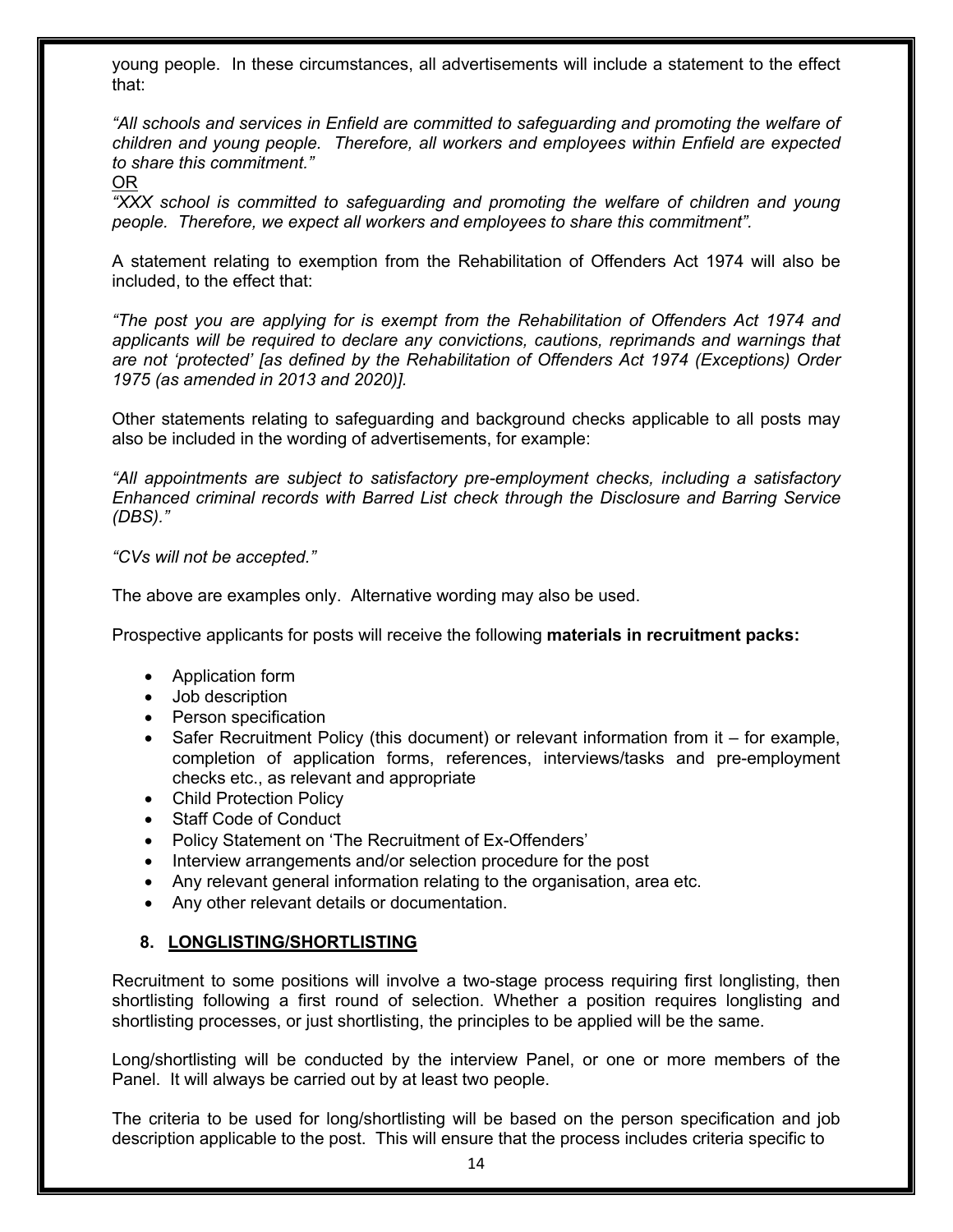working with children as well as other essential requirements for carrying out the specific duties of the post.

Those carrying out the long/shortlisting process will, as appropriate:

- To ensure consistency, assess each application against the criteria, including criteria specific to working with children – use of a grid is recommended for this purpose
- Take time to properly scrutinise the applications
- Consider whether each application is fully completed if not, it may be returned to the applicant or discarded from the process
- Highlight any gaps (in employment etc) or potential concerns to be explored further should the candidate be long/shortlisted
- Look for evidence provided against the criteria set out in the person specification and the job description
- Apply the long/shortlisting criteria equally
- Normally only long/shortlist those applications that meet all the essential criteria set out in the person specification. However, if this is not clear in relation to any applications, it may be decided to long/shortlist and explore the issues further at interview.

If a greater than anticipated number of applicants all meet the essential criteria for the post, it may be decided to use any specified desirable criteria to make a selection for the long/shortlist.

#### **IMPORTANT INFORMATION relating to Self-Declaration at the Long or Shortlisting Stage**

Long or Shortlisted candidates will be asked to complete a self-declaration of their criminal record or provide information that would make them unsuitable to work with children. They will be asked to sign a declaration confirming that the information they have provided is true. Where there is an electronic signature, the candidate will be asked to physically sign a hard copy of the form at interview.

See below/overleaf,\*\*\*\* for further information on the declaration of offences and other relevant information.

#### **\*\*\*\*DECLARATION OF UNSPENT AND RELEVANT SPENT CRIMINAL OFFENCES AND OTHER RELEVANT INFORMATION**

The purpose of requiring a self-disclosure, or self-declaration, from long or shortlisted candidates is to give them an opportunity to share relevant information and allow this to be discussed and considered at interview before **an Enhanced DBS and other safeguarding checks are undertaken** should they later be made a conditional job offer. Information on self-disclosures will not automatically rule someone out. A **full DBS check will be carried out on making a conditional offer** and the two sets of information compared. Note that applicants will only be asked about 'unspent and relevant spent' convictions, cautions, reprimands and warnings and these will be the only ones appearing on Disclosure certificates. Other minor, older offences will be filtered out after the relevant time period. Those offences to be declared include:

**Cautions** relating to an offence from a prescribed list (see below) agreed by Parliament

**Cautions** given less than 6 years ago (where the individual was over 18 years old at the time of the caution)

**Cautions** given less than 2 years ago (where the individual was under 18 years old at the time of the caution)

**Convictions** relating to an offence from a prescribed list (see below) agreed by Parliament

**Convictions** that resulted in a custodial sentence (regardless of whether served)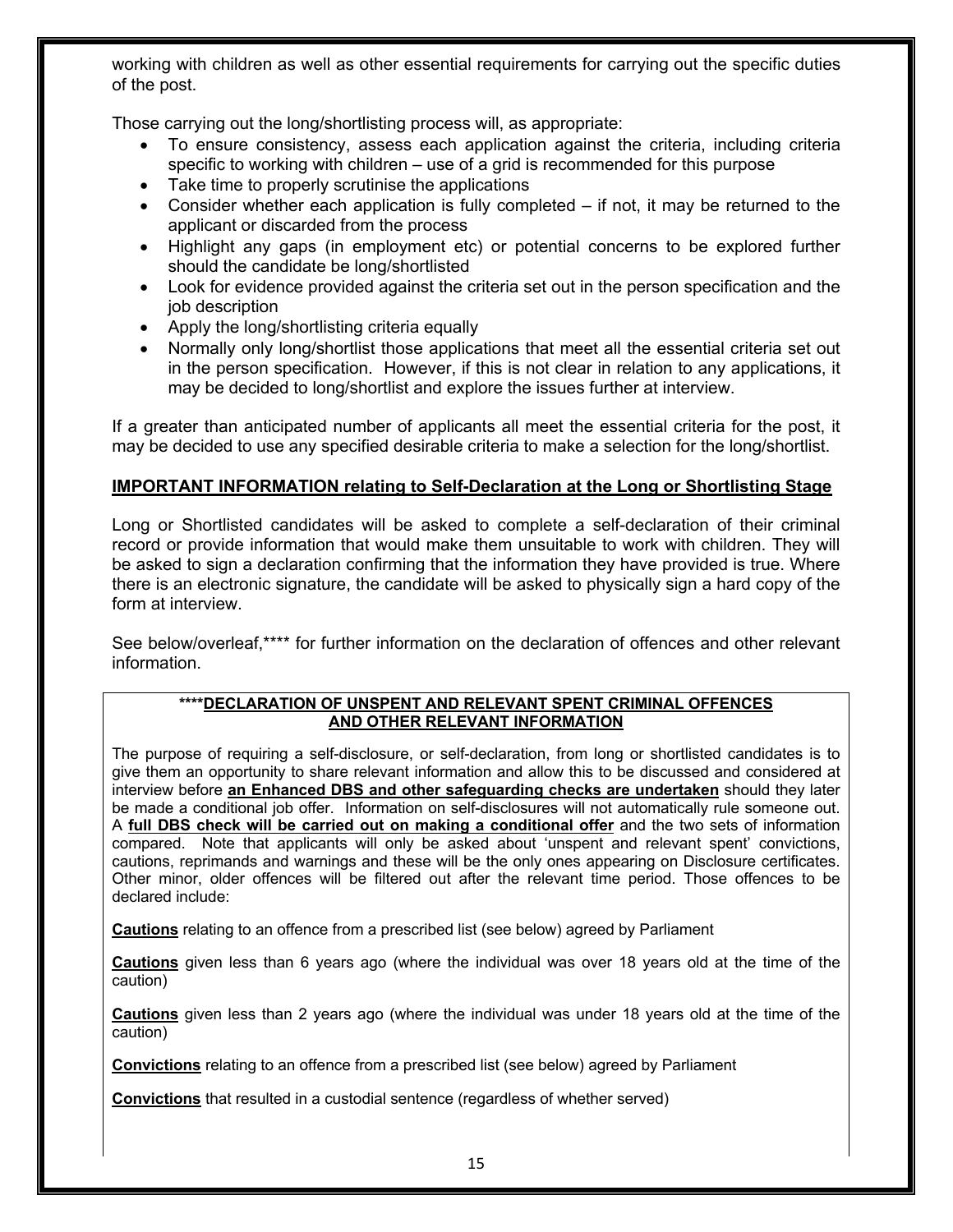**Convictions** given less than 11 years ago (where the individual was over 18 years old at the time of the conviction)

**Convictions** given less than 5.5 years ago (where the individual was under 18 years old at the time of the conviction)

The prescribed list referred to above includes a range of offences which are serious and which relate to sexual offending, violent offending and/or safeguarding. It is never appropriate to withhold details of offences on this list. A list of offences which **must always** be declared has been derived from the legislation and can be accessed using the following link:https://www.gov.uk/government/publications/dbslist-of-offences-that-will-never-be-filtered-from-a-criminal-record-check

#### **Other information that will be required from applicants as part of their self-declaration may include, for example:**

Whether they are included on the Barred list;

Whether they are prohibited from carrying out teaching work;

Whether they are prohibited from taking part in the management of an Independent school;

Information about any criminal offences committed in any country in line with the law as applicable in England and Wales (i.e. not the law in their country of origin or where they were convicted);

If they are known to the police and children's social care;

If they have been disqualified from providing childcare; and

Any relevant overseas information.

#### **Applicants will be asked to sign the self-declaration confirming that the information they have provided is true.**

In addition to any self-declaration required, further checks will, in any event, be carried out by the *school* at the point of making a conditional offer of a post.

#### **9. REFERENCES**

References are an important part of the process of gathering as much information as possible about potential new recruits and allow employers to obtain factual information to support their selection decisions.

References will normally be obtained following the long/shortlisting process (as applicable) and prior to interview. The application form will ask applicants if they are willing to allow referees to be contacted prior to interview and warned that they may not be shortlisted if not. This decision is at the discretion of the *school.* 

Testimonials from applicants will not be accepted. Two references will always be requested directly from the referees.

Application forms will normally require the following in relation to referees provided by the applicant:

- One referee must be the current or last employer
- If the employer is/was a School, then the referee provided must be the Headteacher
- Where the applicant is not currently working with children but has done so in the past, the second referee should be the employer by whom s/he was most recently employed in work with children.

Notwithstanding the above, where a candidate is not currently employed, verification of his/her most recent period of employment will normally be requested from the school, college, local authority or organisation at which s/he was employed.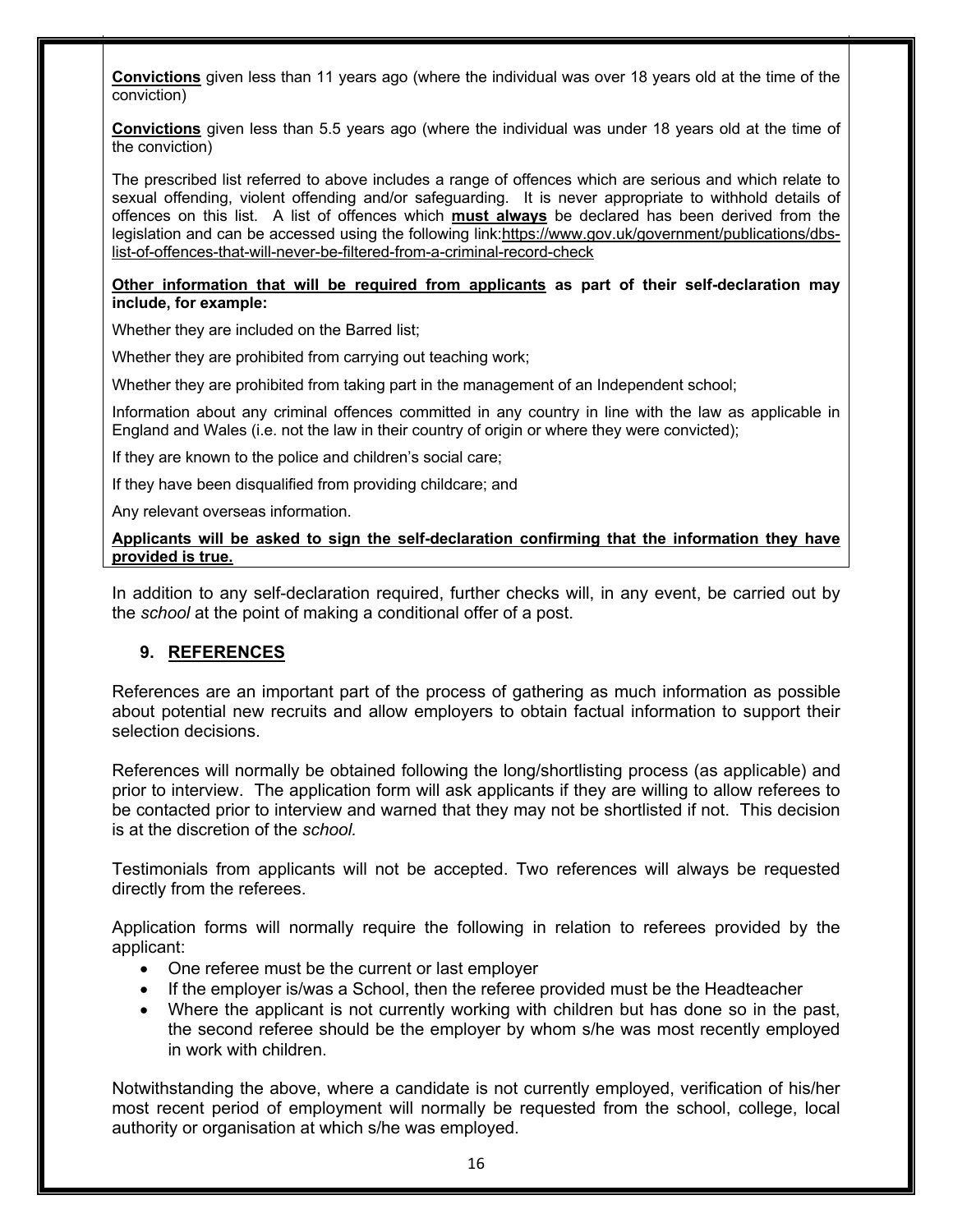Reference requests will normally be made by requiring the completion of a standard questionnaire. Use of a questionnaire helps to ensure that the prospective employer has the opportunity to obtain information in respect of all areas essential to the role. A letter from a referee may not cover all areas or provide all relevant information that the prospective employer requires.

A standard Reference Questionnaire, or other reference request, will normally ask about:

- Capacity in which the applicant is/was employed, dates, quality of work, relationships with colleagues, parents and pupils, strengths, areas for development, honesty, punctuality and reliability
- Any current disciplinary/capability warnings, or such warnings which were current at the time of leaving
- Any disciplinary/capability action that is/was pending or unresolved
- Where the request relates to a teacher, any capability proceedings within the last two years
- The details of any expired warnings that relate to the safety and welfare of children or young people or behaviour towards children or young people
- Reason(s) for leaving if no longer in that employment
- Whether the referee is satisfied with the applicant's suitability to work with children, whether they would re-employ and whether the applicant is recommended for the post.

(The questionnaire will normally also include appropriate alternative questions for circumstances where an applicant is not known to a referee as an employee/worker or trainee). Referees will be provided with a copy of the job description and person specification for the role.

Sometimes, a referee may not be willing to complete a standard reference questionnaire or may not be willing to provide a reference at all. This may be because a particular organisation has a policy of simply not providing references, only providing basic standard information such as dates of employment or they may be restricted by what can be provided because a standard reference has been agreed as part of a settlement agreement. In these circumstances, it is at the discretion of the *school* to decide whether to accept this situation or to not proceed any further with the application. This may depend upon other information received and/or other checks that can be carried out.

The *school* will ensure that any reference provided electronically originates from a legitimate source. Referees will be contacted to clarify content where information provided is either vague or insufficient. Information on a candidate's application form will be compared with that in the reference and any discrepancies explored further with the candidate and/or referee. Any concerns will need to be resolved to the school's satisfaction before an appointment is confirmed.

#### **Note: Health-related questions and references**

Subject to the exceptional circumstances set out below, references requested prior to interview, or prior to a conditional job offer being made, will NOT ask about attendance or health-related matters. However, health-related questions may be asked of referees when a conditional offer of the post has been made. Therefore, a supplementary request for such further information from referees may be made at that stage, with an applicant's express permission.

It should be noted that the **Equality Act 2010** limits the circumstances in which a prospective employer can ask health-related questions of either a referee or the applicant before a conditional job offer is made. Questions may only be asked at an early stage to help to:

- Decide whether any reasonable adjustments need to be made for the applicant to be able to participate in the selection process
- Decide whether an applicant can carry out a function that is essential (intrinsic) to the job
- Monitor diversity among people making applications for jobs
- Take positive action to assist disabled people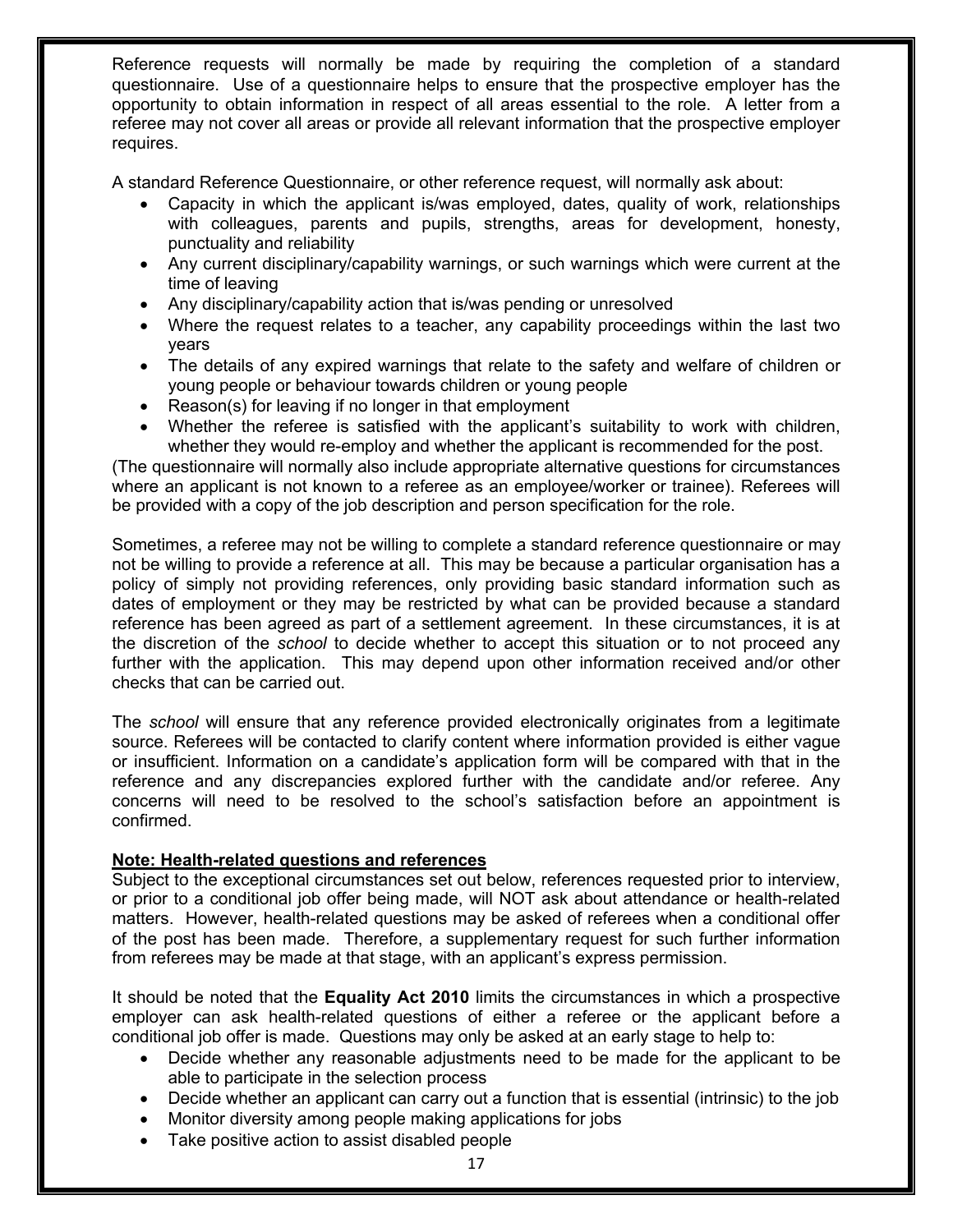• Clarify that a candidate does have a disability where the job genuinely requires the jobholder to have a disability.

Where any of these exceptional circumstances apply, information will be provided in the recruitment materials, requested as part of the application form/process and/or requested of referees, only as relevant to the circumstances.

#### **10. INTERVIEWS AND OTHER ASSESSMENT TOOLS**

Recruitment to all posts will involve an **interview** due to the essential requirement to question applicants about the job requirements and understanding/awareness of safeguarding issues, to explore any gaps, issues or inconsistencies with the application and to assess interaction and responsiveness.

The Panel will meet prior to the interviews in order to carry out the necessary preparation for conducting the interview, which will normally include the following:

- A set of basic questions to ask of all long/shortlisted candidates, prepared in advance. However, additional follow-up questions are likely to be needed at the interview itself as a means of probing for additional information. These questions will depend upon initial responses given by individual candidates
- Inclusion of appropriate questions relating to the safeguarding and welfare of children and young people. This will depend upon the type and level of the post but all posts have responsibility in this area and it is important, therefore, to test motives, attitudes, awareness and understanding in relation to working with children
- Preparation of any additional questions that the Panel will need to ask of individual applicants about their applications, for example, gaps in employment history or any other concerns.
- Agreement by Panel members on the responses they are seeking to their questions and the type of responses that would cause concern.
- Agreement by panel members of who is to ask questions, take notes etc. Questions may be asked by one or all Panel members, with notes being taken of responses.

A grid will normally be used for the purpose of questions to be asked, expected and actual responses.

**Other assessment and selection methods,** in addition to an interview, may also be used. The nature of these additional tools will depend upon the type and level of the post. Other assessment methods may include, for example:

- Presentations
- Role plays
- Group exercises
- Observation (of teaching or activity with a class or group of pupils)
- Written tests
- Other data analysis exercises, In-tray exercises etc.

Pupils may be involved in the recruitment process in a meaningful way, for example, observing long/shortlisted candidates and/or engaging in appropriately supervised interaction with candidates.

Assessment and Selection methods in addition to an interview are useful in obtaining a range of information about individuals, including assessing their interaction with others, both adults and pupils, team work, skills and abilities to carry out particular tasks etc. Appropriate selection methods will be discussed and considered by the Panel, as relevant. Panel members will be well-briefed and/or trained in their use.

All information considered in decision making will be clearly recorded, along with decisions made in each case.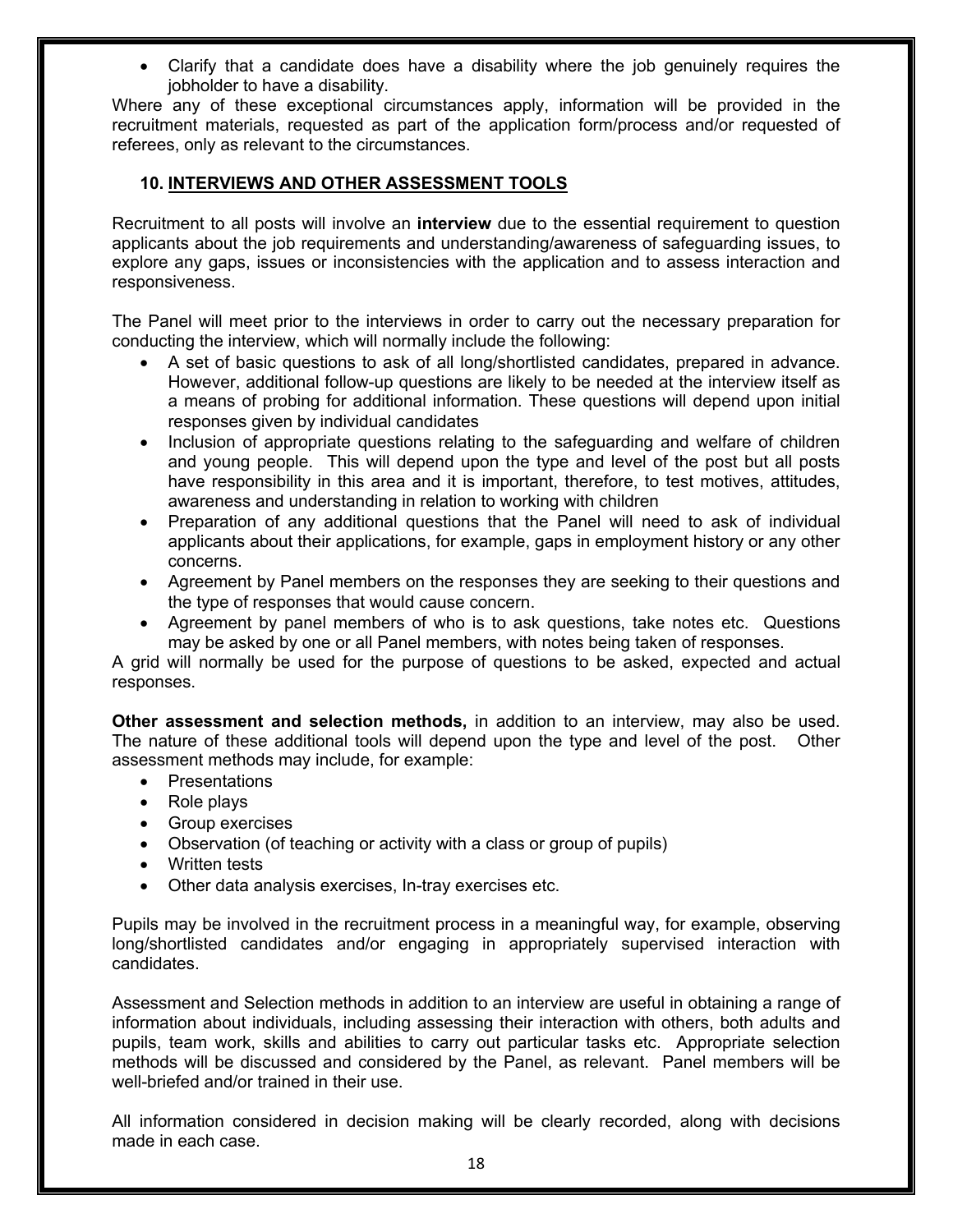Interview invitations to long/shortlisted candidates will normally include the following:

- Details of date, time, venue
- Direction and/or map, together with details of parking arrangements
- Where to report on arrival
- Likely length of the interview and information about any tests or exercise to be included in the process
- Details of the scope of the interview (to be based on the person specification and to include exploration of each candidate's suitability to work with children, together with any issues arising from the application form or references)
- A form for completion for the purpose of making a self-declaration of their criminal record and provision of information that would make them unsuitable to work with children.
- A declaration form for completion for the purpose of checking that the person is not disqualified under childcare disqualification requirements
- Details of other documents that candidates will need to bring with them, e.g. proof of identity, documents for the Immigration, Asylum and Nationality check, qualification certificates.
- A request that candidates let the school know should they have any special requirements, or need any adaptations, to enable them to participate in the interview and selection process.
- A request that candidates inform the school of their intention to attend, or otherwise, together with the necessary contact details.

#### **11. CONDITIONAL OFFERS OF EMPLOYMENT**

Any job offer made must be conditional as it will be subject to a variety of pre-employment checks and other conditions, as set out below. Some of these checks will apply to all potential new employees, others will apply only to certain categories of employee:

- **Two satisfactory references,** one of which should be the current or most recent employer *(If the candidate is not currently working with children but has done so in the past, the second referee should be the employer by whom s/he was most recently employed in work with children. This applies in circumstances where it has not been possible to obtain references prior to interview and also where supplementary reference requests are made at this stage in relation to obtaining further information about health and absences);*
- **A satisfactory medical assessment** *(the relevant forms will be enclosed, to be completed and returned as quickly as possible);*
- **The prospective employee not at any time being barred,** either totally or to a limited extent, from employment or work involving regular contact with children, young persons or other vulnerable people, **nor to any other relevant prohibitions, sanctions, restrictions or disqualifications** being applied to him/her or his/her employment;
- **Proof of Identity** (normally from current photographic ID and proof of address except where, in exceptional circumstances, none is available);
- Receipt of **evidence to meet the requirements of the Immigration, Asylum and Nationality Act 2006**. *(The relevant lists of acceptable documents will be enclosed);*
- A satisfactory **Enhanced with Barred List check** through the Disclosure and Barring Service (DBS) for the existence and content of any criminal record. *(It will be emphasised that the Enhanced check includes a check on Barred Lists of those considered to be unsuitable to work with children or other vulnerable people, as relevant, in regulated activity. The candidate may be asked if s/he subscribes to the DBS Update Service, in which case, following sight of the certificate and with his/her express permission, the school may decide to carry out a real-time check online to ascertain whether or not his/her status has changed. However, as the candidate*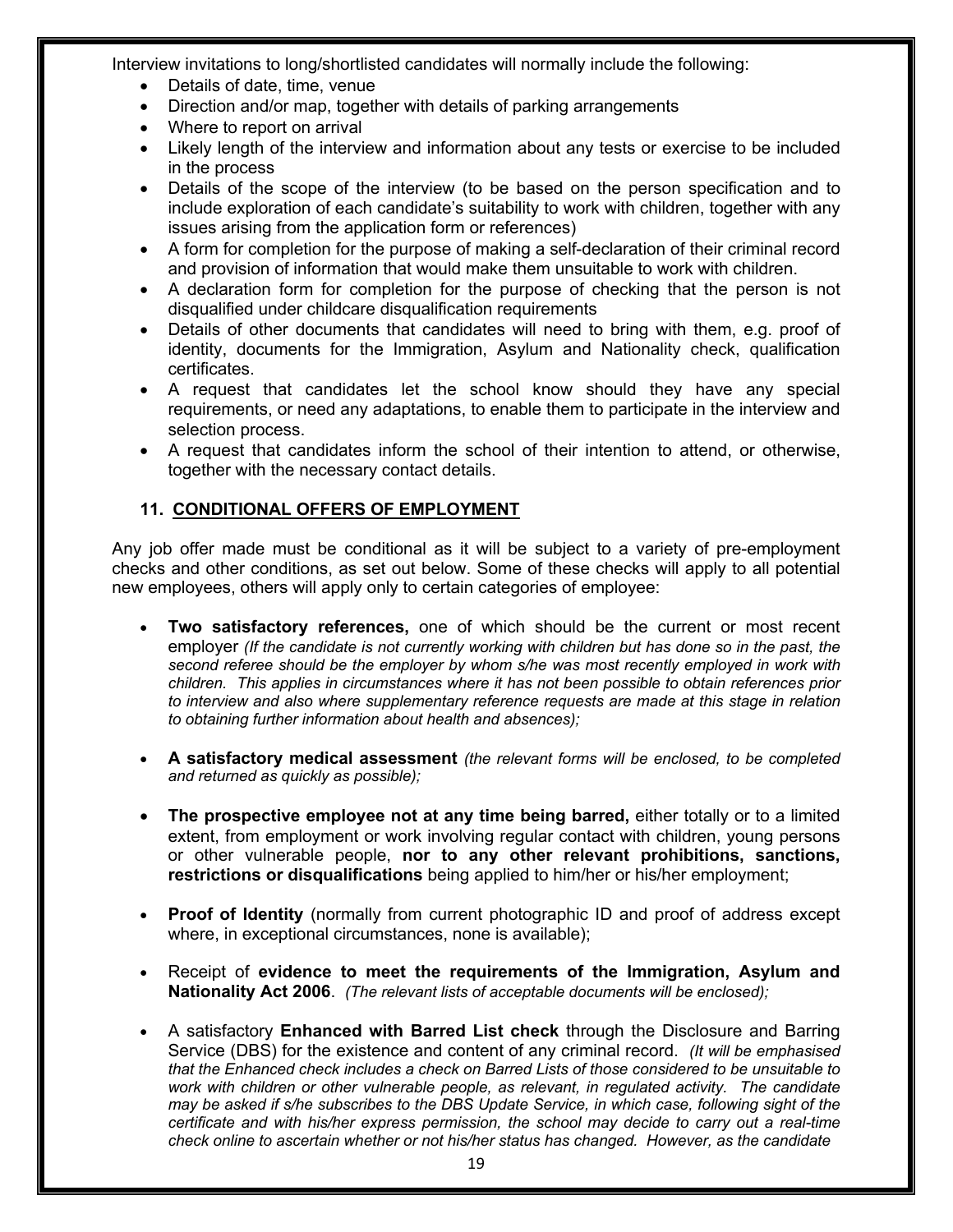*may not subscribe to this service, and/or the school may require a full new check to be carried out, details of the application process will also be stated, together with a request that the candidate makes the certificate available for viewing by the school as soon as it is received by*  him/her. If in exceptional circumstances, an individual is required to start work before the full *DBS check is completed, a separate Barred List check will be obtained prior to commencement. It should be noted that the school WILL normally require that a full, new satisfactory DBS check has been received prior to commencing work. Where the establishment is a 16-19 Academy, Special post-16 institution or an Independent Training Provider, a satisfactory, full Enhanced DBS with Barred List check will always be required prior to an individual commencing work).*

*(\*\*See additional note for 16-19 Academies, Special Post-16 institutions and Independent Training Providers on Page 20);*

- For relevant posts, **completion of a declaration to ensure that the person is not disqualified under childcare disqualification requirements** set out in the Childcare Act 2006 and the Childcare (Disqualification) and Childcare (Early Years Provision Free of Charge) (Extended Entitlement) (Amendment) Regulations 2018 from:
	- **working in early years provision,** inc. education, childcare and/or any supervised activity, both during and outside of school hours, with children up to and including reception age (i.e. from birth to the 1<sup>st</sup> September following a child's  $5<sup>th</sup>$  birthday);
	- **working in later years childcare settings** outside of school hours for children above reception age but who have not attained the age of eight; or
	- being **directly concerned in the management of such early or later years provision;**
- **Valid Home Office (UK Visas and Immigration) permission to work** in the UK in the post being offered;
- **For those to be appointed teaching posts/to carry out teaching work only – the prospective employee not being subject to a prohibition order or interim prohibition order** by the Secretary of State, pre-existing General Teaching Council for England or any other Authorised Body;
- **For teachers only** *(other than where appointed specifically as an unqualified teacher)* **- initial and continued recognition as a qualified teacher** *(original copies of all relevant certificates will be required, including confirmation of the award of Qualified Teacher Status (QTS), as issued by the Department for Education (DfE) or other Authorised Body; OR confirmation of the award of Qualified Teacher Learning and Skills (QTLS) status and membership of the Society for Education and Training (SET), as appropriate);*
- **Verification of other professional qualifications, where appropriate;**
- **For relevant posts, the prospective employee not being subject to a section 128 Barring Direction** which prohibits or restricts him/her from taking part in the management of an Independent school;
- **Where applicable, any additional overseas checks** that may be carried out by the *school. (Prospective employees who have lived or worked overseas will first undergo the same checks as all others. In addition, further additional check(s) considered necessary will normally be undertaken, including (for example) the requirement for a certificate or letter of good conduct. Extra care will also be exercised in taking up references);*
- **Successful completion of the Statutory Induction period** for Newly Qualified Teachers *(teachers)* or **completion of a successful probation and assessment period** *(support staff).*

**Statements will also be included within the conditional offer to the effect that:**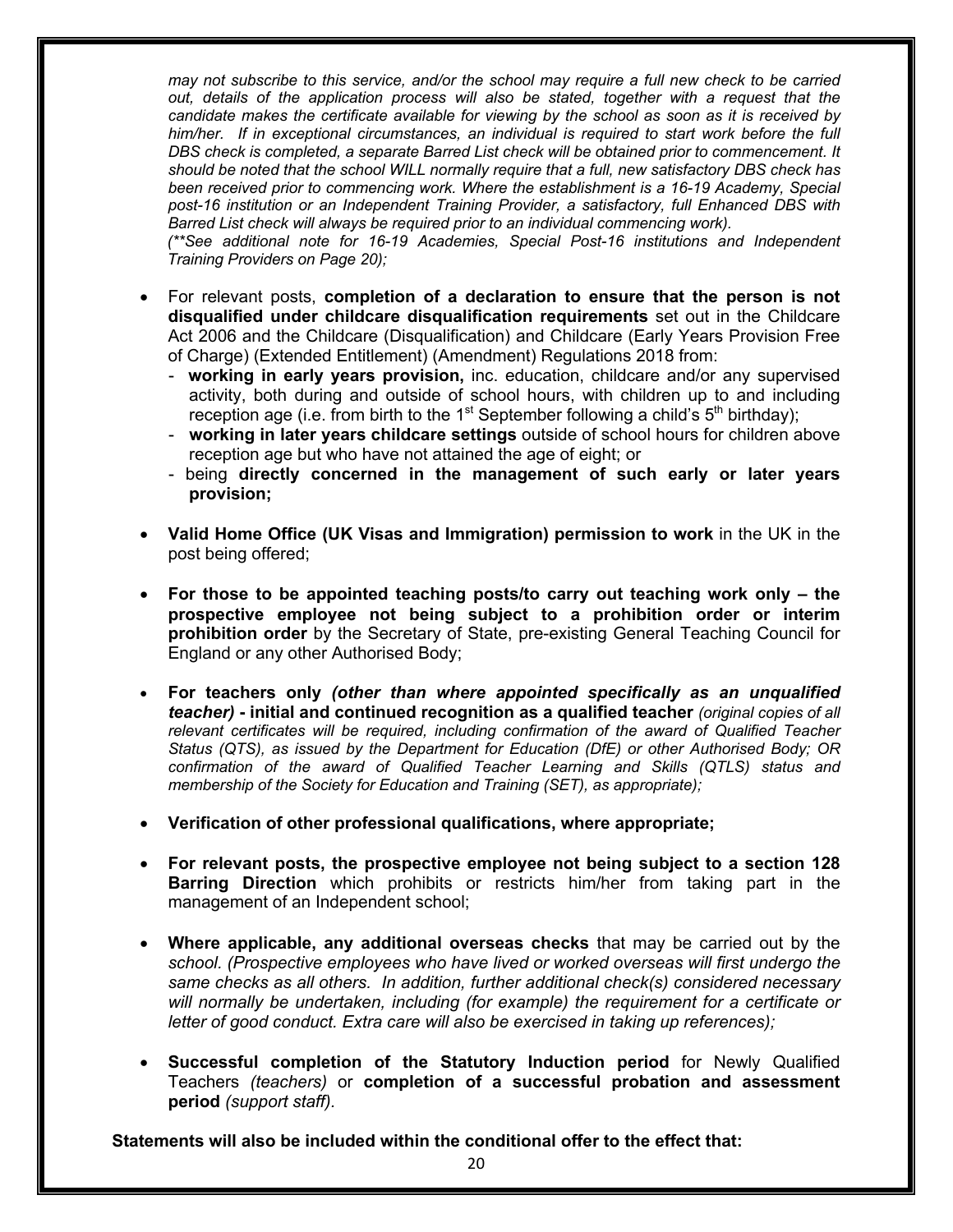- (i) It will be an ongoing condition of the employment that the individual maintains the continued health and capacity to carry out duties relevant to the employment;
- (ii) It will be **an ongoing condition of the employment** that the individual demonstrates and maintains at all times, **a command of spoken English** that is sufficient for the job role; and
- (iii) **if the Enhanced Disclosure, or any of the other checks carried out, prove to be other than satisfactory** ('satisfactory' meaning satisfactory to the employer receiving the information); or the individual fails to provide any of the required information and/or if s/he has provided false information in support of their application, the conditional offer of employment may be withdrawn, or s/he may otherwise you face dismissal, including summary dismissal, if s/he has exceptionally been allowed to commence work.

. Any verbal offer that may be made prior to a written conditional offer will also clearly state that the offer is conditional.

#### *\*\* Additional note for 16-19 Academies, Special Post-16 institutions and Independent Training Providers:*

*The Education and Training (Welfare of Children) Act 2021 extended safeguarding provisions to providers of post-16 education. Although some safer recruitment regulations do not legally apply to them, the safeguarding checks on prospective employees are an essential part of safeguarding. They SHOULD, therefore, be carried out by these providers. However, a separate barred list check is not available to these providers and, in these circumstances, they SHOULD NOT allow an individual to start work in regulated activity until they obtain an Enhanced DBS plus barred list check.* 

#### **Additional note relating to Head teacher and Deputy Head Teacher Appointments**

The School Staffing (England) Regulations 2009 applicable to maintained schools require that any candidate selected by a Panel for a Headteacher or Deputy Headteacher position must be recommended to the full Governing Body for appointment. In these circumstances, no conditional offer, verbal or otherwise, will be made to the preferred candidate until the full Governing Body has formally approved the appointment.

*Academies/Free schools and others may wish to state any specific arrangements or requirements that may apply to their establishments prior to making a conditional offer of appointment.* 

**The majority of checks must be satisfactorily completed before a prospective new employee starts work.** Apart from the requirement to satisfactorily complete an induction or probationary period during the initial stages of employment in relevant cases, the only other check that may still be pending on starting work is the full Enhanced DBS with Barred List check. In exceptional circumstances, where the full check has not been received, the employee will be supervised until it has been received and deemed satisfactory. However, the Barred List part of the check must have been obtained prior to an individual starting work. The *school is under a specific duty not to allow a barred person to work in regulated activity.*

All employees and workers engaged by the school are deemed to be in 'Regulated Activity' (RA) whatever their role and are, therefore, subject to a full Enhanced with Barred List(s) Check through the DBS. An Enhanced with Barred List check for the Children's Workforce will always be required. In some circumstances, an Enhanced with Barred List check may also be required for the Adult Workforce where an individual is expected to provide RA for adults (18+) as well as undertaking work with children.

**In any event, it should be noted that new employees will not be able to commence work and will not be placed on the Payroll until the following have been received:**

• A satisfactory medical assessment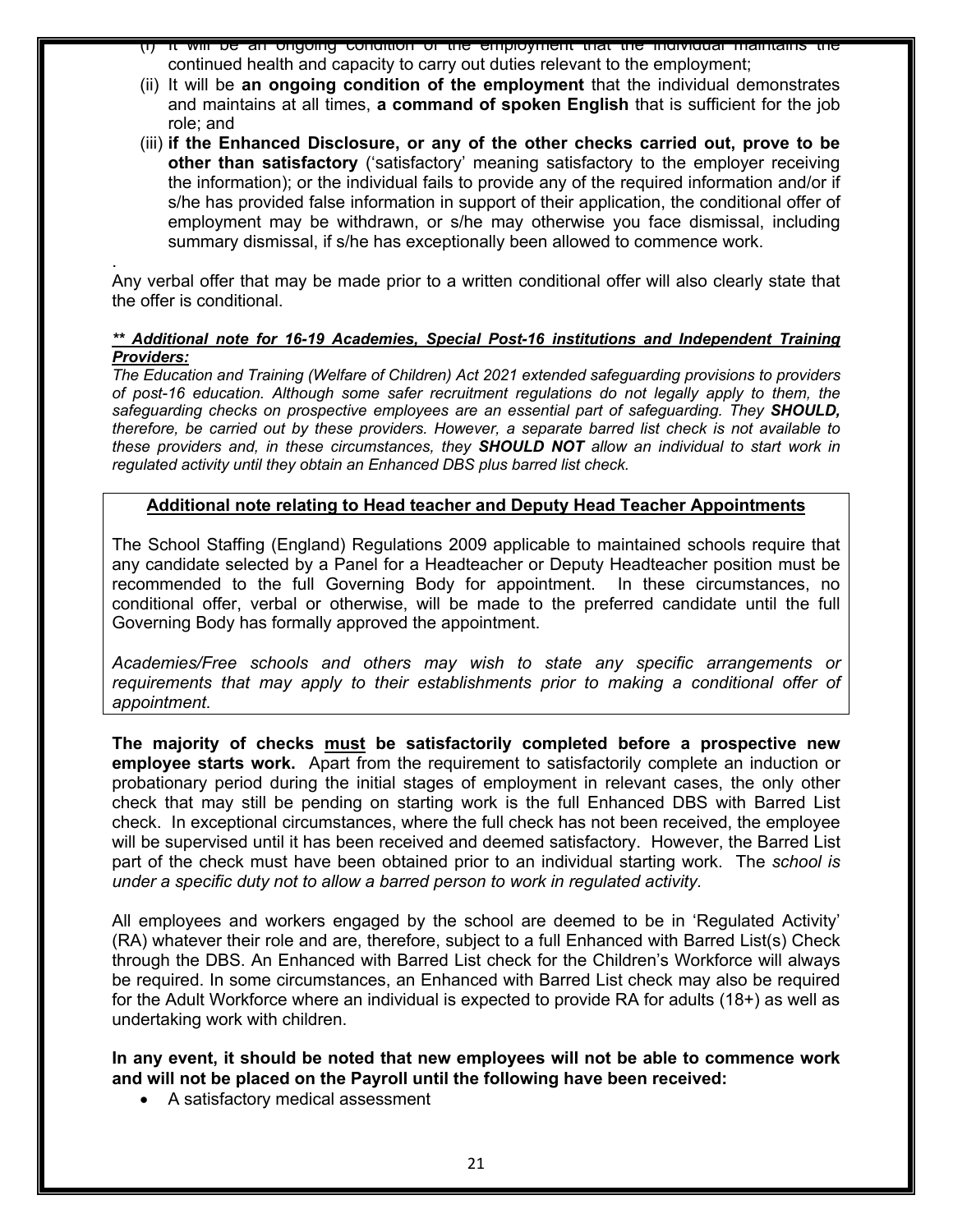- Two satisfactory references *(unless it has not been possible to obtain one or more references and the school has, exceptionally, decided to proceed with the appointment on the basis of other checks carried out)*
- Relevant qualification certificates
- Evidence to meet the requirements of the Immigration, Asylum and Nationality Act 2006
- A satisfactory Barred List(s) Check and submission of a full Enhanced DBS application. *(It should be noted that the school's normal requirement is that a full, new satisfactory DBS check has been received prior to commencement and placement on the payroll)*
- For relevant posts, a declaration completed by the individual to ensure that s/he is not disqualified under childcare disqualification requirements set out in the Childcare Act 2006 and the Childcare (Disqualification) and Childcare (Early Years Provision Free of Charge) (Extended Entitlement) (Amendment) Regulations 2018
- Valid Home Office (UK Visas and Immigration) permission to work in the UK in the post being offered, and
- Those appointed to teaching posts/carry out teaching work only confirmation that s/he is not subject to a prohibition order or interim prohibition order
- For relevant posts confirmation that s/he is not subject to a section 128 Barring **Direction**
- Where applicable, any additional overseas checks that may be carried out by the school*.*

**Conditional offer letters** will include the following:

- Job title/role and start date
- Relevant details relating to the position, e.g. type of contract and hours, if fixed term details of expiry date and/or circumstances/conditions
- Pay and conditions of service applicable
- Payment arrangements and a request for account details, P45 and National Insurance number
- Pre-employment checks that need to be satisfactorily carried out before the offer can be finally confirmed (see above)
- Any other relevant conditions applicable, action to be taken or information to be provided.

**In circumstances where any of the pre-employment checks prove to be unsatisfactory, a conditional offer will be withdrawn** where the school considers it appropriate to do so.

A candidate receiving a conditional offer, whether verbal or written, should not, therefore, assume this to be a guarantee of employment.

#### **12. USE OF AGENCY WORKERS**

On occasion it may be necessary to utilise workers provided by an external Agency, for example to cover short to medium-term absences or vacancies.

In order to ensure the safety and welfare of children and young persons, it is essential that Agencies supplying workers to the education sector also adopt robust recruitment and vetting procedures that minimise the risk of employing people who may abuse them, or who are otherwise unsuited to such work.

In these circumstances, Agencies will be required to provide written assurances about their recruitment and selection practices and, in particular, that workers supplied by them have been subject to similar checks and safeguards in place for new employees and workers taken on directly by the school.For this purpose, Agencies will normally be required to complete a standard questionnaire to the satisfaction of the *Headteacher* before workers will be accepted from a particular organisation.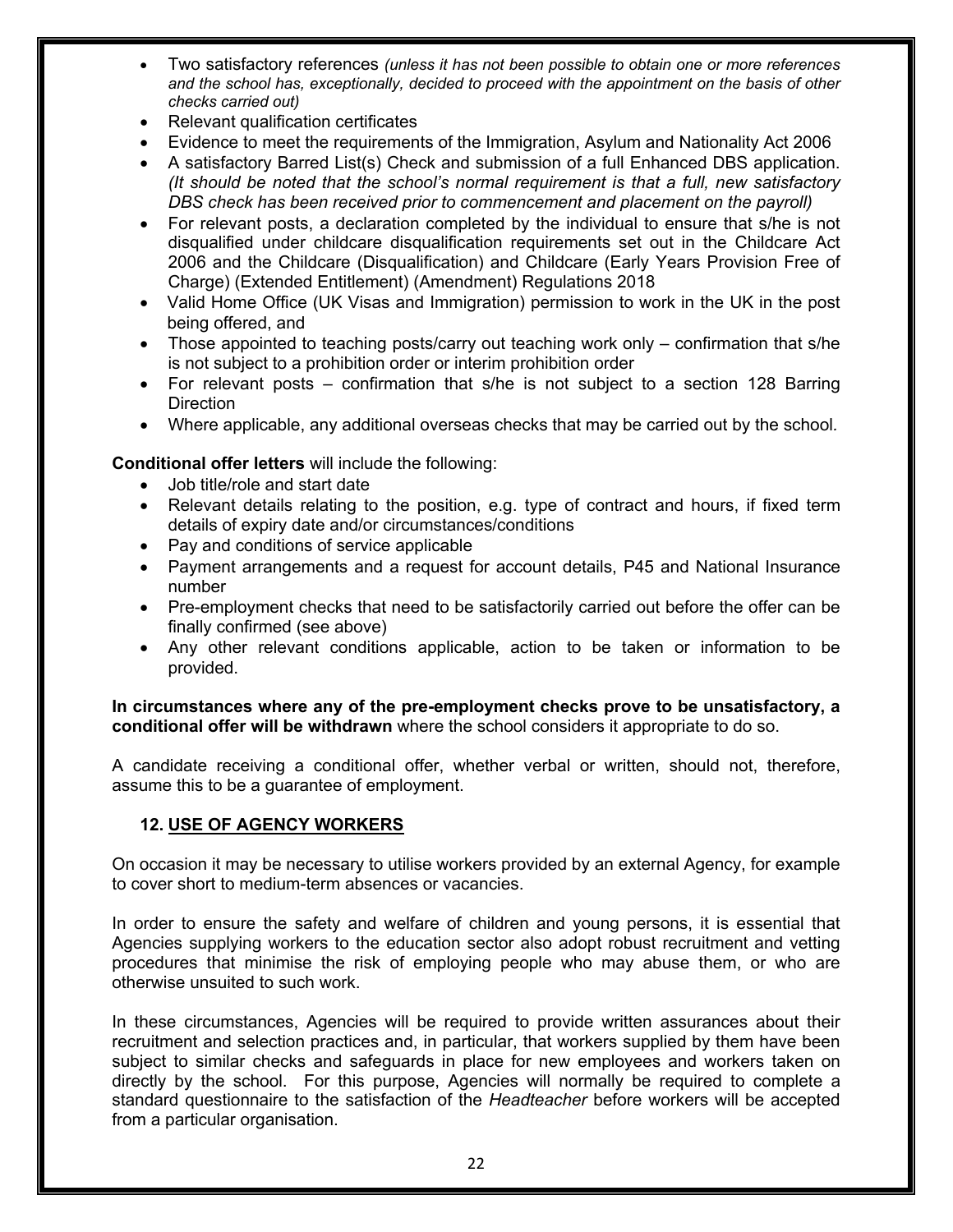The standard questionnaire issued to Agencies for written confirmation that all necessary checks are carried out before their workers are deployed will include all essential areas of the checking process, i.e. to confirm that they have carried out Enhanced DBS and Barred List(s) checks, checks to meet the childcare disqualification requirements under the Childcare Act 2006 and the Childcare (Disqualification) and Childcare (Early Years Provision Free of Charge) (Extended Entitlement) (Amendment) Regulations 2018, Prohibition Order checks, additional checks on people who have lived or worked outside the UK, section 128 Barring Direction checks, Identity and Immigration, Asylum and Nationality Act checks, as well as checks of medical fitness, qualifications, references, reasons for leaving previous positions, command of spoken English, pay and conditions, Employer's Liability, equal opportunities and compliance with Agency Worker Regulations.

Where an Agency has obtained an Enhanced DBS certificate before the person is due to begin work at the *school,* which has disclosed any matter or information, or any information was provided to the Agency, the school will obtain a copy of the certificate from the Agency.

The *school* will check the identity of the person presenting themselves for work on arrival.

#### **13. USE OF VOLUNTEERS**

Children and young people will see volunteers within a school or other educational service in the same way as its other employees. They will not know that they are unpaid and will assume they are safe and trustworthy adults, just like anyone else within their educational environment. Therefore, it is important that volunteers are also subject to a checking process to ensure that they are indeed safe to be in contact with pupils. The principles of safer recruitment will be applied whether an individual is paid or unpaid.

Volunteers may be used in a variety of different roles. Safer recruitment principles will be adapted and/or applied with common sense depending upon an individual's involvement and interaction with pupils, whether it is regular contact or 'one-off', whether they are being supervised etc. For example, if a parent volunteers as part of a group helping out on a one-off basis such as a fete, school disco or a day trip, there is no need for a formal recruitment or checking process.

In circumstances where a volunteer is likely to have an on-going role that includes regular contact with children, then a similar recruitment and selection process will be applied as would be used to recruit an employee. The process will be presented in a less formal manner but the principles of safer recruitment are the same. In these cases, the recruitment process will include:

- Provision of information about the school's commitment to the safeguarding of children
- The requirement to complete an application form specially designed for volunteers
- Obtaining references
- A face-to-face interview
- Where the individual is deemed to be in 'regulated activity', an Enhanced DBS with Children's Barred List check OR where the individual will be adequately supervised and, therefore, not in regulated activity, an Enhanced Disclosure without Children's Barred List check. In some circumstances, an Enhanced Disclosure with Adult Barred List check may also be required. (see also 3. above, 'Regulated Activity')
- Where the individual will be working in a relevant role, a check to ensure that s/he is not disqualified under childcare disqualification requirements set out in the Childcare Act 2006 and the Childcare (Disqualification) and Childcare (Early Years Provision Free of Charge) (Extended Entitlement) (Amendment) Regulations 2018
- Any other checks considered to be relevant to the role.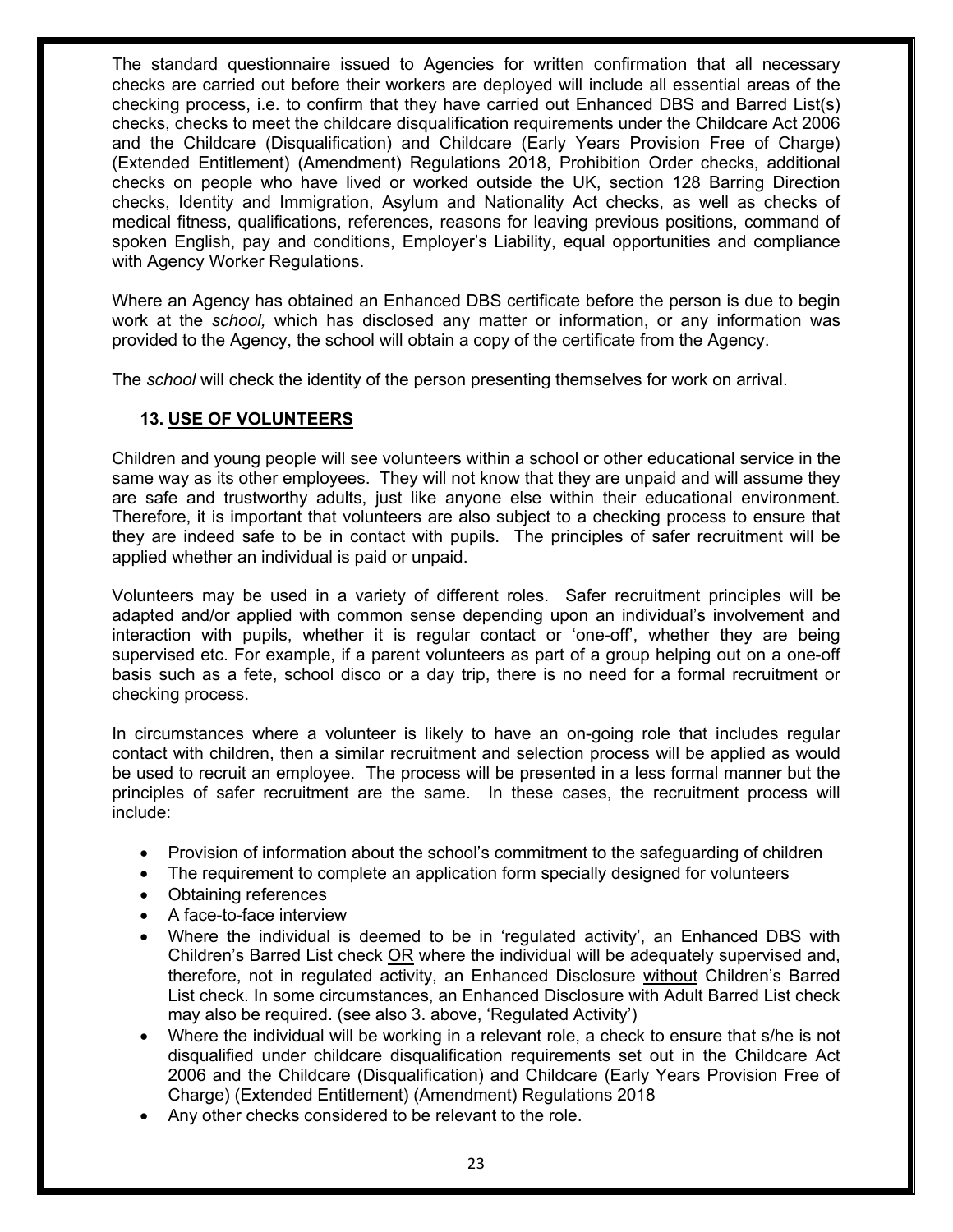Where volunteers are recruited from another Institution or Organisation, assurances will be obtained from the establishment concerned that the individual has been subject to a proper recruitment process that includes the necessary safeguards.

Volunteers will be provided with an appropriate induction as referred to in 16. below.

#### *14. GOVERNORS*

The *Governing Body* will ensure that an Enhanced DBS check is carried out in respect of all *Governors* as required by the relevant Regulations. Identity checks will also be carried out.

As Governance is not a regulated activity, a Barred List check will be undertaken only where a *Governor,* in addition to his/her governance duties, s/he will also be engaging in Regulated Activity. In circumstances where a *Governor* is volunteering, s/he will be subject to other checks relevant to the role, as set out in 13. above.

As a person is prevented from participating in the management of an independent school, as well as being disqualified from being a governor of a maintained school by a section 128 direction, the school will also carry out a section 128 check on all governors using the Employer Secure Access portal through the Teacher Regulation Agency.

Other checks, as considered appropriate, will be carried out where, for example, by reason of an individual having lived overseas, obtaining an enhanced DBS check is not sufficient to establish an individual's suitability for the role.

### **15. SINGLE CENTRAL REGISTER (SCR) OF CHECKS**

The school will ensure that it complies with statutory requirements for information to be recorded and retained on its SCR of pre-employment checks carried out in relation to employees and workers employed or engaged directly (including, for example, casual supply workers, specialists such as sports coaches and teacher trainees on salaried routes), Agency and thirdparty supply staff, as well as others who work in regular contact with children/pupils, such as volunteers (including volunteer Governors). All members of the Governing Body will also be recorded, whether or not they come into regular contact with children/pupils. *Where the school is an Academy, Free school or other independent school, relevant checks on all members of the Proprietor Body/members and trustees of the Academy Trust will also be recorded.*

Generally, the information that will be recorded on employees/workers is whether or not the following checks have been carried out or certificates obtained, and the date on which the checks were completed:

- an identity check;
- a check to establish the person's right to work in the United Kingdom;
- a Barred List(s) check. *(In relevant circumstances, Special and, possibly, some Secondary schools may require an Adult Barred List check to be carried out in addition to the Children's Barred List check);*
- an Enhanced DBS check requested/certificate provided. *(In relevant circumstances, Special and, possibly, some Secondary schools may require an Enhanced DBS check for both the Children's and Adult Workforces);*
- a check of professional qualifications;
- additional checks on people who have lived or worked outside the UK;
- for teaching appointments/those carrying out teaching work, a prohibition from teaching check;
- for relevant posts, a section 128 Barring Direction check (prohibits or restricts a person from taking part in the management of an Independent school, inc. Academies and Free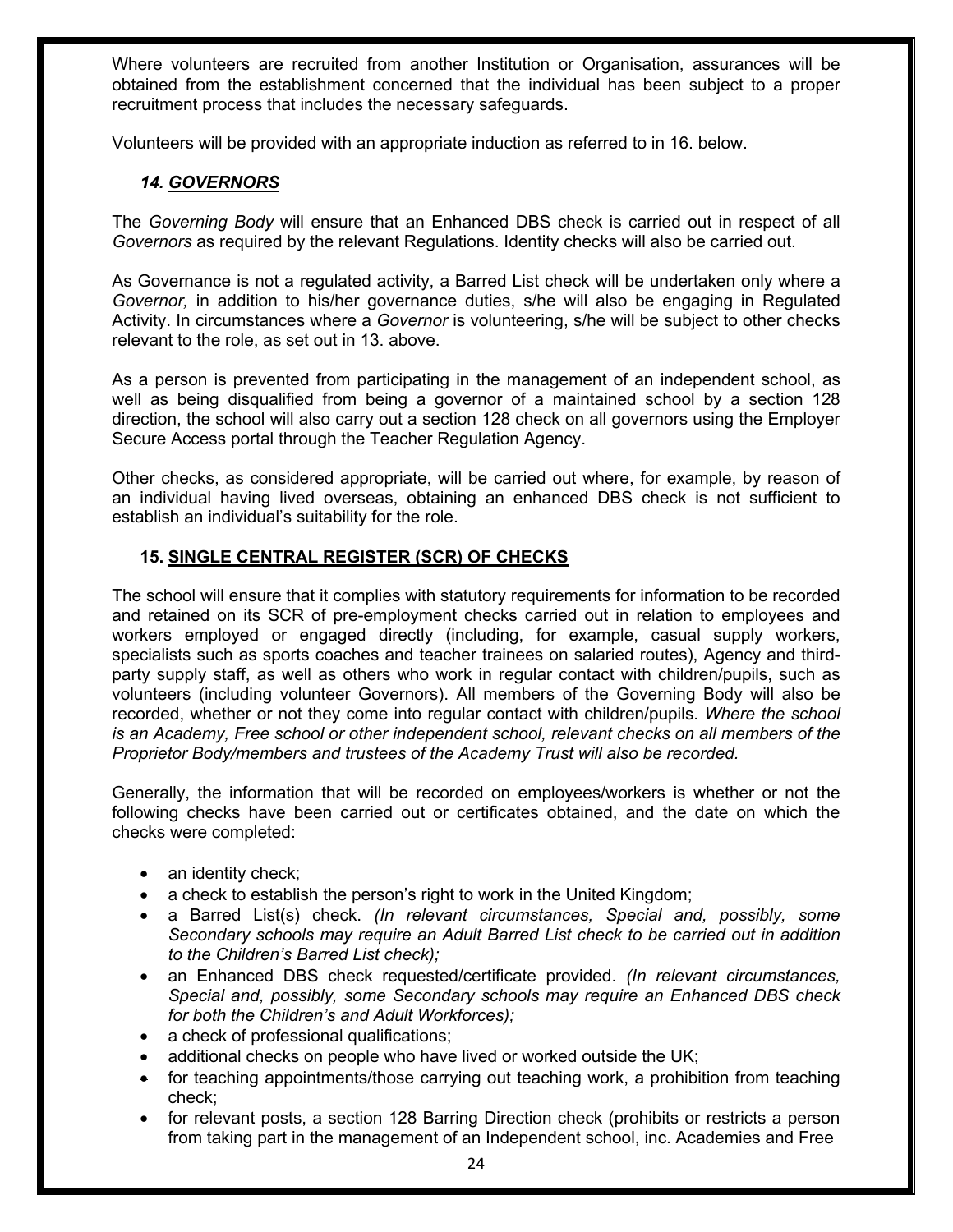schools. Note that a s.128 direction also prohibits a person from taking up a position as governor of a maintained school);

Although not currently a statutory requirement, the school will also record on the SCR –

• for relevant posts, a check to meet childcare disqualification requirements set out in the Childcare Act 2006 and the Childcare (Disqualification) and Childcare (Early Years Provision Free of Charge) (Extended Entitlement) (Amendment) Regulations 2018;

The *school* may also decide to include other, non-statutory checks and persons – for example, dates of safeguarding and safer recruitment training, checks on volunteers and *governors* (inc. Section 128 checks on the latter), details of fee-funded trainee teachers, the name of the person who carried out each check - on the SCR for its own purposes.

Agencies and other third-party organisations supplying staff/workers to the *school* will be asked to provide written confirmation that all the necessary checks are carried out. This confirmation will then be attached to the SCR.

Full details of records that must be kept are contained within the relevant Regulations as applicable to maintained schools, PRUs, Independent schools and Colleges. (See 1. above 'Introduction and Statutory Requirements')*.*

MATs are required to maintain the SCR detailing checks carried out in each Academy within the MAT. Whilst there is no requirement for the MAT to maintain an individual record for each Academy, the information must be recorded in a way that allows for details of each Academy to be provided separately, and without delay, to those entitled to inspect the information, including Ofsted Inspectors. Therefore, in relevant circumstances, careful consideration will be given to either holding the information separately at individual establishments or centrally as a 'master'.

There is no requirement to keep copies of DBS certificates in order to fulfil the duty of maintaining the single central record. However, where the *school,* with an individual's express permission, chooses to retain a copy and has a valid reason for doing so, this will not be retained for longer than six months. When the information is destroyed the *school* will keep a record of the fact that vetting was carried out, the result and the recruitment decision taken. A copy of the other documents used to verify the successful candidate's identity, right to work and required qualifications will be kept for the personnel file.

The details of an individual will be removed from the 'live' SCR once they no longer work at the *school.* However, the information will be retained in an archive.

### **16. OTHER RECORD KEEPING AND RETENTION OF PERSONAL DATA**

Data relating to all recruitment and selection processes will be retained for a specified time.

#### **Retention of Data relating to Unsuccessful Applicants**

All application forms, long/shortlisting grids, interview notes and any other documentation used will be securely retained on a recruitment file for a period of one year from the end date of the selection process (i.e. from the date when a conditional offer has been made and other candidates informed that they have been unsuccessful).

The information will be destroyed in a confidential manner after this period of time.

#### **Retention of Data for Successful Applicants**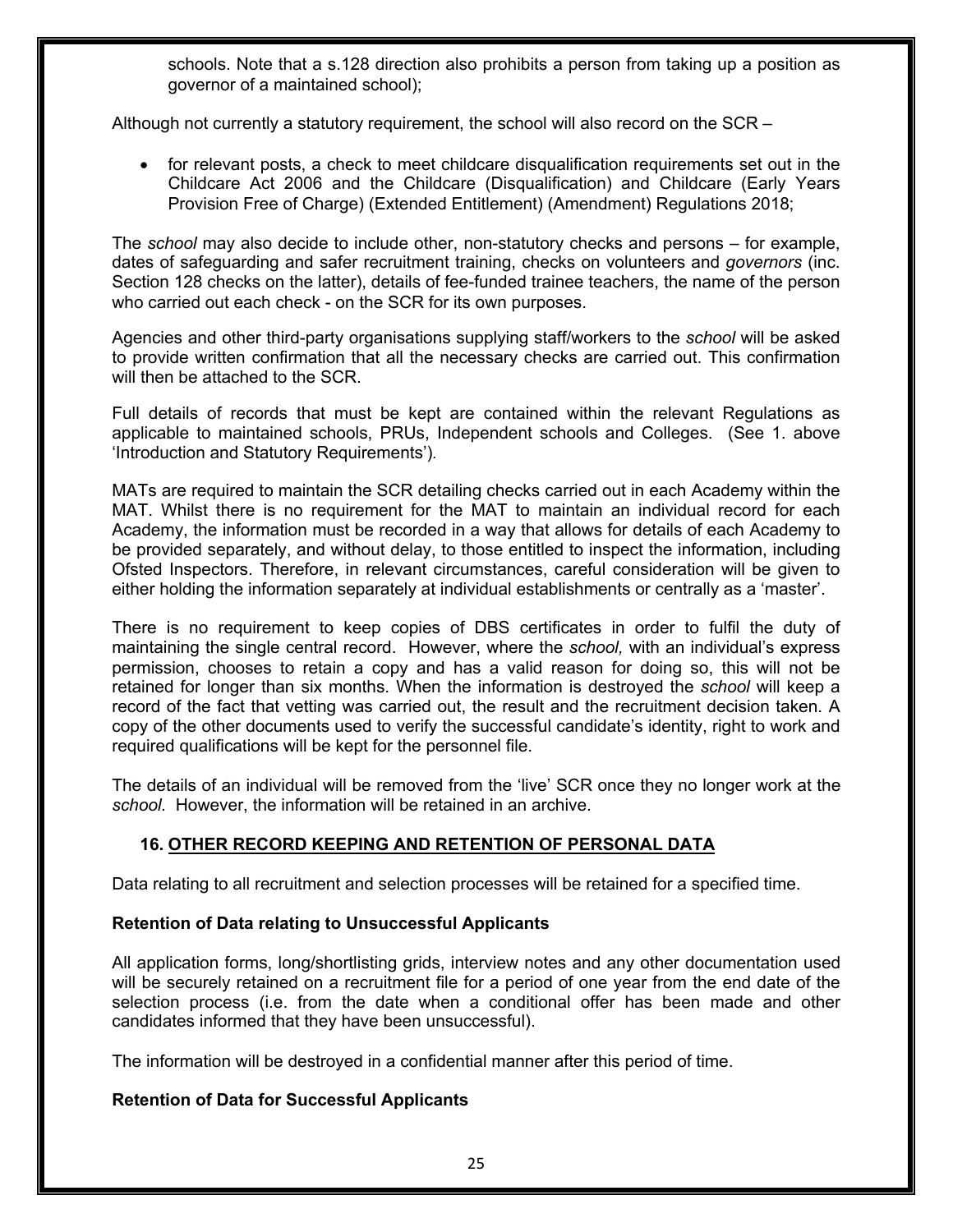All application forms, long/shortlisting grids, interview notes and any other documentation used will be securely retained on a personnel file. This information forms part of the individual's personal record and on-going employment history.

The personnel file will normally contain the following information:

- Application form
- Other paperwork related to the recruitment process, i.e. Interview and other notes, letters forming part of the process etc
- Offer letter
- Pre-employment vetting documents, i.e. photographic identification, documentation to meet the requirements of the Immigration, Asylum and Nationality Act, Disclosure details (not the full certificate – but see 14. above in relation to short-term retention), documentation to meet the requirements of childcare disqualification legislation (personal and/or personal sensitive data will not be stored about an employee/worker's other household members without their consent), evidence of right to work and remain in the UK, as relevant and applicable
- Copies of original vocational or academic qualification certificates, as applicable
- Two satisfactory references
- Confirmation of satisfactory medical assessment
- Copy of contract
- Other relevant employment documentation throughout the individual's period of service.
- Details of any allegation(s) against an employee found to be malicious or false will be removed from personnel records, unless the individual gives their consent for retention of the information. However, information relating to all other allegation(s), as well as low-level concerns, will be retained in accordance with statutory guidance issued by the DfE *(see below\*).*

#### **The personnel records of all employees will be retained for a minimum of 7 years** after they have left the employment. However, **where an employee has been the subject of an allegation(s)** the record will be retained at least until the accused has reached **normal retirement age or for a period of 10 years if that is longer.**

*\*DfE statutory guidance 'Keeping Children Safe in Education' in Part 4 on dealing with 'Allegations made against/Concerns raised in relation to Teachers, including Supply Teachers, Other Staff, Volunteers and Contractors' states that "details of allegations following an investigation that are found to have been malicious or false should be removed from personnel records. However, for all other allegations, it is important that a clear and comprehensive summary of the allegation, details of how the allegation was followed up and resolved and a note of any action taken and decisions reached and the outcome" ……are "kept on the file of the person accused." A copy should also be "provided to the person concerned, where agreed by children's social care or the police", as well as "a declaration on whether the information will be referred to in any future reference. The purpose of the record is to enable accurate information to be given in response to any future request for a reference. It will provide clarification in cases where future DBS checks reveal information from the police about an allegation that did not result in a criminal conviction and it will help to prevent unnecessary re-investigation if, as sometimes happens,*  an allegation re-surfaces after a period of time." The guidance also requires that "Schools and Colleges *have an obligation to preserve records which contain information about allegations of sexual abuse for the Independent Inquiry into Child Sexual Abuse (IICSA), for the term of the inquiry"…. All other records should be retained at least until the accused has reached normal pension age or for a period of 10 years from the date of the allegation if that is longer."* 

*Note also that the DfE guidance referred to above states in relation to references "Cases in which an allegation was proven to be false, unfounded, unsubstantiated or malicious should not be included in employer references. Any repeated concerns or allegations which have all been found to be false, unfounded, unsubstantiated or malicious should also not be included in any reference". Substantiated allegations should be included in references, provided that the information is factual and does not include opinions."*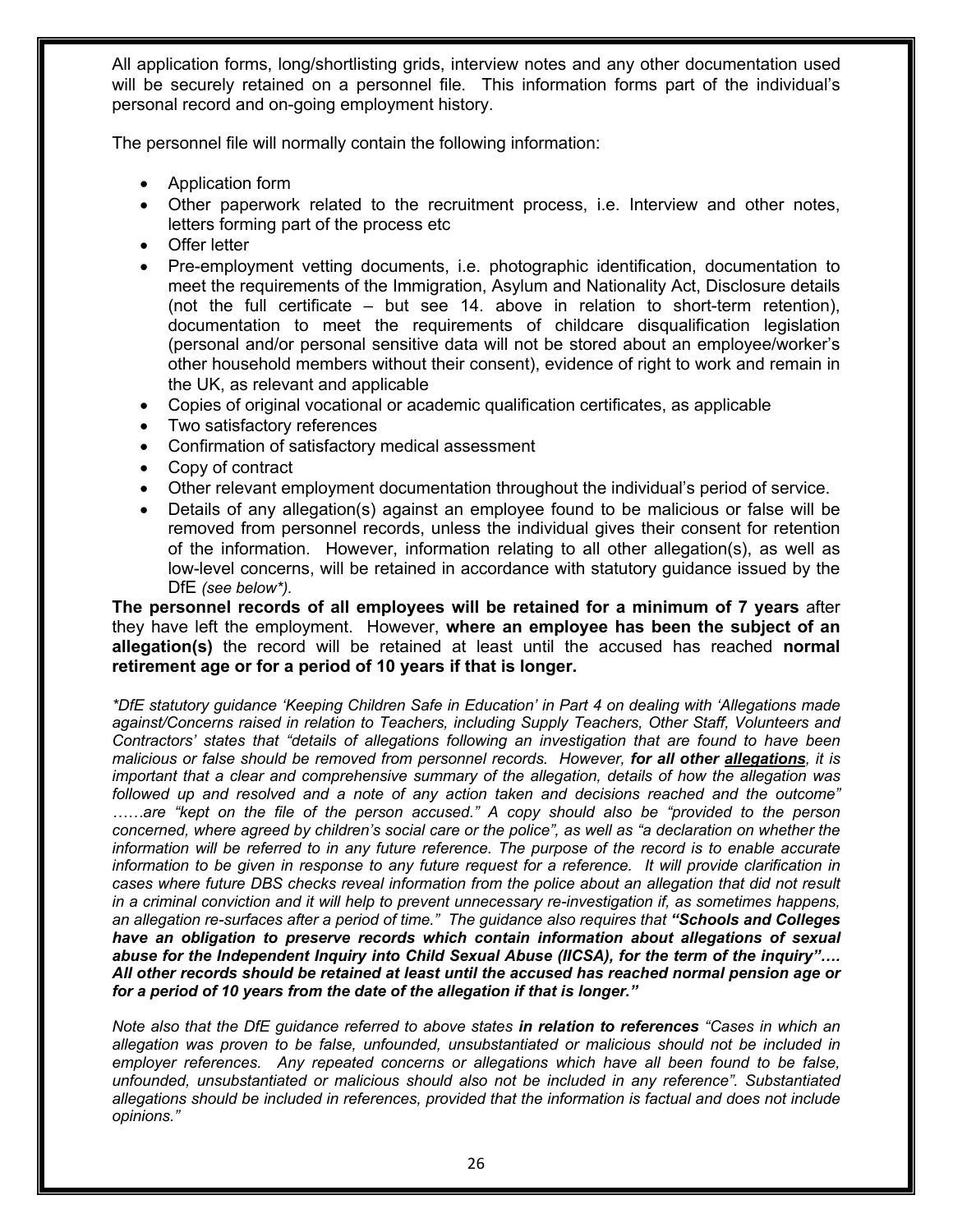*In relation to low-level concerns, KCSIE states that "all low-level concerns should be recorded in writing. The record should include details of the concern, the context in which the concern arose, and action taken. The name of the individual sharing their concerns should also be noted, if the individual wishes to remain anonymous then that should be respected as far as reasonably possible." It is for the school to "decide where these records are kept but they must be kept confidential, held securely and comply with the Data Protection Act 2018 and the UK General Data Protection Regulation." Also "it is for schools and colleges to decide how long they retain such information but KCSIE recommends that it is retained at least until the individual leaves their employment."*

*KCSIE also states that "low-level concerns should not be included in references unless they relate to issues which would normally be included in a refence, for example, misconduct or poor performance. A low-level concern that relates exclusively to safeguarding should not be referred to in a reference. However, where a low-level concern (or group of concerns) has met the threshold for referral to the LADO and found to be substantiated, it should be referred to in a reference."* 

The school will at all times comply with the statutory KCSIE guidance in respect of record keeping and retention in relation to both allegations and low-level concerns raised against staff and others.

#### **17. DATA PROTECTION**

The *school* will collect and process personal data in full compliance with its obligations under the General Data Protection Regulation (GDPR) (EU) 2016/679 and the Data Protection Act 2018 by keeping the personal data of employees and workers up-to-date, by storing and destroying it securely, by not collecting or retaining excessive amounts of data, by protecting your personal data from loss, misuse, unauthorised access and disclosure and by ensuring that appropriate measures are in place to protect personal data.

The *school* will keep the personal data of employees and workers confidential and share it only with persons with a genuine need to know, such as the Local Authority, Department for Education (DfE), Disclosure and Barring Service (DBS) and/or the Teaching Regulation Agency (TRA), in relation to relevant matters. The *school* may also share the personal data of employees and with other third parties, but only where this is necessary to comply with a legal obligation or is permitted under UK law.

For further information relating to the Data Protection arrangements, employees/workers should refer to the *school's* Privacy Notice and other associated documents. These can be located on the *school's* website or otherwise by contacting the *school* office.

#### **18. INDUCTION**

Induction is an extension of the recruitment process. Good recruitment and selection procedures help to ensure that the best person is appointed to the role, but it is equally important to induct him or her properly on commencement.

A general Induction Programme is required for all new recruits, including those already within the organisation but appointed to new roles. This should be seen as additional to the more formal induction or probationary periods also required in relation to certain new appointments, as summarised below:

- **Early Career Teachers (ECTs)** are required to satisfactorily complete a statutory Induction period. Where applicable, the induction period will be applied in accordance with the relevant Regulations and statutory guidance issued by the DfE.
- **Support Staff** who are 'new employees' will be subject to a 'Probation and Assessment Period' of 21 weeks. 'New Employees' for this purpose include:
	- Ø Ø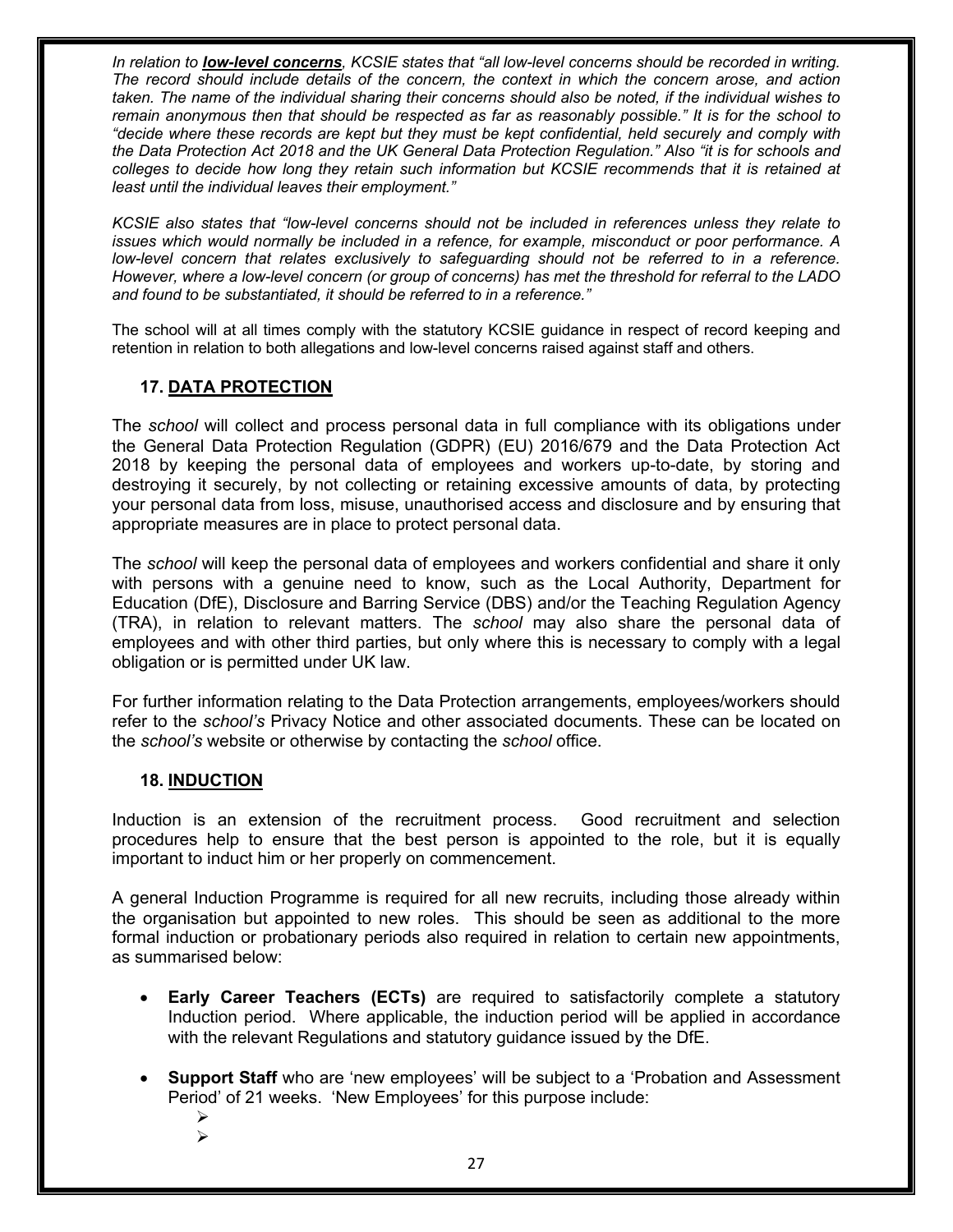- Ø **'new entrants'** who are staff newly appointed by Enfield Council or the Governing Body of a Voluntary Aided or Foundation School (this includes those who have previous Local Authority/School experience); and
- Ø **'new starters'** who are existing staff transferring to a new or different role (but not including those who have been matched to a job, or obtained a position under the redeployment procedure).

Where applicable, the probation and assessment period will be applied in accordance with local procedures adopted for the purpose.

A more general induction applicable to all will include a variety of arrangements and areas. The specific arrangements put in place will reflect the differing needs of individuals and job roles, e.g. whether already employed in a different role, whether full time, part time, fixed term, employee or volunteer, type and seniority of the post and level of contact or involvement with pupils.

The general induction programme will also include, **for all**, information on professional standards and boundaries in respect of child protection and safeguarding and promoting the health, safety and welfare of pupils. Reference will be made to relevant statutory requirements and/or local guidance in these areas. Statutory guidance includes, in particular, the DfE documents:

- **'Keeping Children Safe in Education'** all staff will be required to read at least 'Part One – Safeguarding Information for All Staff' or Annex A, a condensed version of Part One. All staff and others working directly with children will be required to read Part One. The school will determine whether others are required to read Part One or Annex A. Strategies will be put in place to ensure that staff understand and are able to discharge their role and responsibilities in respect of Part One, or Annex A, as appropriate. In addition, Annex B to the document contains important additional information about specific forms of abuse and safeguarding issues and, in these circumstances, school leaders and those staff working directly with children will be required to read it. Copies will be provided to staff and others, as appropriate; and
- **'Working Together to Safeguard Children'** to be read and followed by **all** staff.

**The importance of adhering to school policies and procedures in these and all other areas will also be emphasised.** Care will be taken to ensure that all new employees, including those in new roles, are aware of and understand school policies, procedures and practices and are clear about their responsibilities in following them at all times. In particular, staff induction will include explanation of the:

- Child Protection Policy, including the policy and procedures to deal with peer on peer abuse;
- Behaviour Policy (including measures to prevent bullying, inc. cyberbullying, prejudicebased and discriminatory bullying);
- Code of Conduct/Staff Behaviour Policy;
- Safeguarding response to children who go missing from education; and the
- Role of the Designated Safeguarding Lead (including the identity of the designated safeguarding lead and any deputies).

Copies of policies will be provided as appropriate.

Supply teachers and other supply workers, including agency workers, as well as volunteers, will also receive all necessary information and guidance to enable them to carry out their temporary role effectively and in accordance with statutory requirements, as well as the establishment's policies, procedures and practices. This will include in relation to child protection and safeguarding arrangements, the Code of Conduct and any other relevant protocols which they will be required to adhere to as an essential part of their role.

#### **19. A SAFE CULTURE AND ON-GOING VIGILANCE**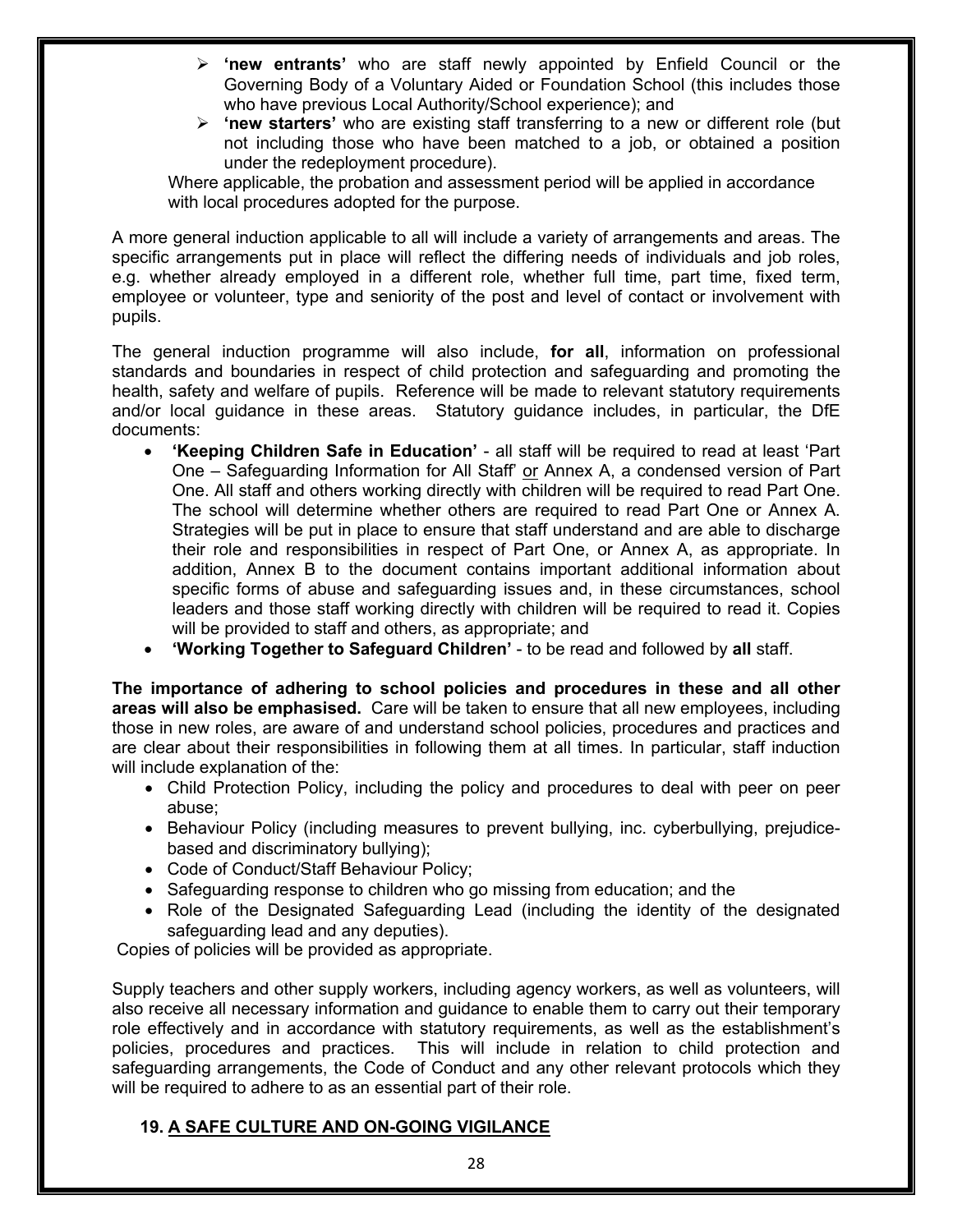It is never sufficient to assume that a safer recruitment and selection process and robust induction arrangements are enough to ensure that the pupils are safe and that there is no risk to them within the educational environment. Creation of a safe culture, with on-going vigilance provided by a coordinated whole *school* approach is essential.

The *school* will continue to strive to create and maintain a safer culture by:

- $\triangleright$  Having in place, and putting into practice, clear policies and procedures and ensuring that all employees and workers are aware of and understand them
- $\triangleright$  Setting acceptable standards of behaviour
- $\triangleright$  Having in place clear procedures for reporting concerns, ensuring that all employees and workers know what the procedures are and their responsibility for following them
- $\triangleright$  Taking concerns seriously and providing support to individuals raising them
- $\triangleright$  Taking appropriate action in relation to concerns raised
- $\triangleright$  Having in place robust and appropriate induction arrangements
- $\triangleright$  Ensuring that all employees and workers undertake child protection and other relevant training on a regular basis
- $\triangleright$  Keeping the commitment to safeguarding and child protection on the agenda through regular reminders and updates, for example, via email, bulletins, staff meetings, training sessions etc., as appropriate.
- $\triangleright$  Learning from experience
- $\triangleright$  Never thinking that enough has been done to ensure a safe culture.

### **NOTE**

A checklist of **the main steps in the Safer Recruitment process**, as described in this policy document, is attached as Appendix 1.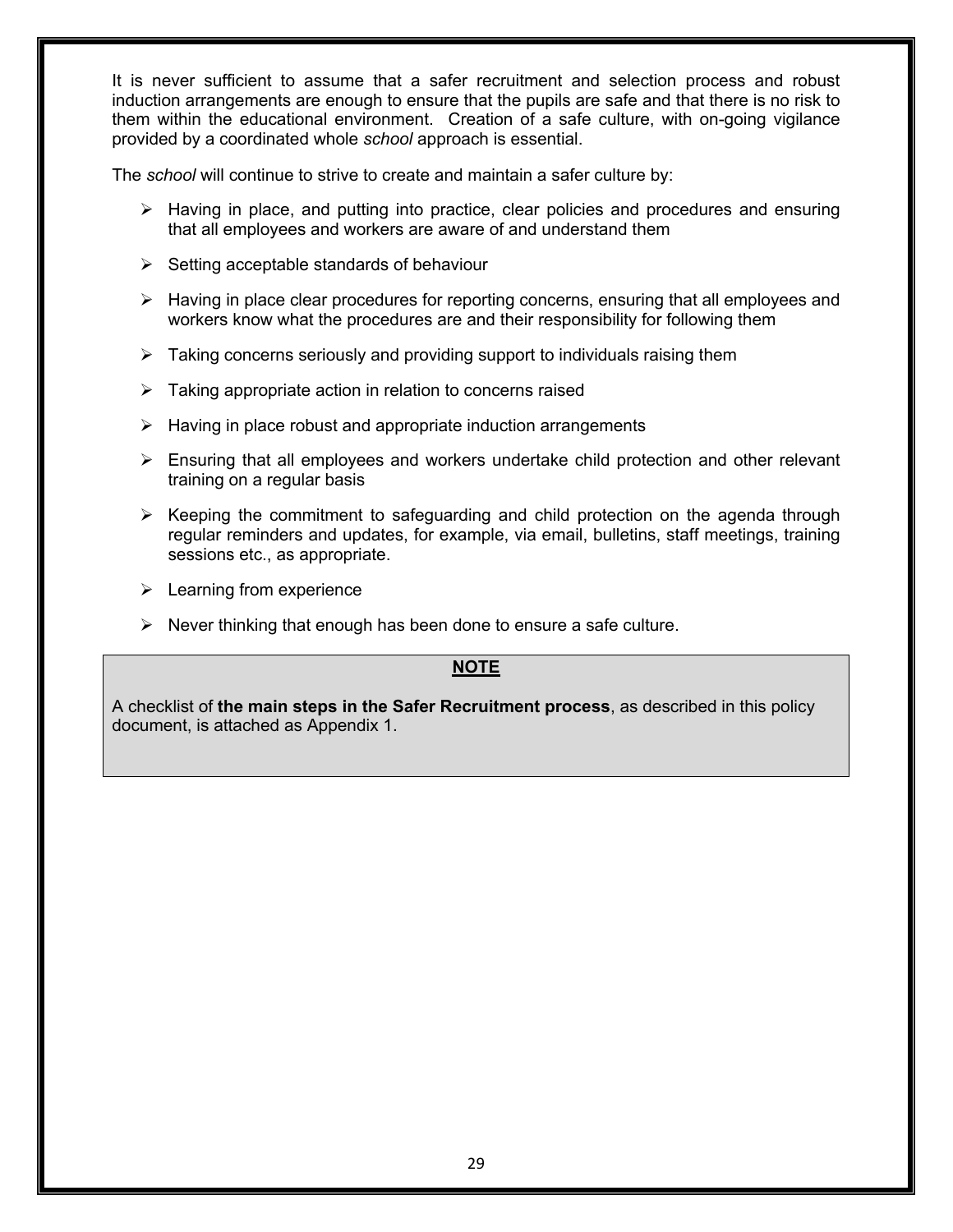### **APPENDIX 1**

# **STEPS IN THE SAFER RECRUITMENT PROCESS**

- **Vacancy Arises – Analyse Job Requirements**
- **Check at least one Panel Member has successfully completed Safer Recruitment Training**
- **Draw up Job Description and Person Specification** *(inc. refs. to safeguarding responsibilities)*
- **Train/brief those carrying out Interviews and Other Assessments }**
- • **Choose Selection Criteria }** *(May happen in*
- **Choose Methods of Assessment (Interview, role play etc) }** *parallel or while post*
- **Devise Interview Questions and Other Assessment tasks }** *is being advertised)*
- **Advertise the Post –** *inc.statement(s) on commitment to safeguarding, DBS check, ROA, not accepting CVs*
- **Send out Recruitment Pack** *(inc. application form, information about commitment to safeguarding, details of policies, procedures and checks)*
- **Read and Scrutinise Applications received** *(highlighting any issues or gaps)*
- **Shortlisting**
- **Request References** *(use standard questionnaire) }*
- • **Issue Interview Invitations** *(to include all relevant interview information, request to bring } any necessary documents, e.g. docs for A&I check, qualifications, completed self-disclosure form, etc. } asking if applicant has any special requirements …..)*
- **Scrutinise References** *(comparing also with information given on application form)*
- **Carry out Interviews and other assessment/tasks**
- **Discuss Criminal Convictions History with Candidate }**
- **Check Gaps/Issues on Application Form with Candidate }** *(Precise order*
- **Probe Candidate's Attitudes/Motives towards Children/Safeguarding }** *may vary)*
- **Ask Job-Related Questions of Candidate }**
- **Check Identity, A&I Documents and Qualifications** *(at interview or on conditional offer)*
- **Make decision as a Panel to Offer the Post to a Candidate**
- **Make a CONDITIONAL Offer** *(subject to relevant and/or outstanding checks)*
- **Request/Carry out Pre-employment Checks** *(Enhanced DBS with Barred List(s), childcare disqualification for relevant posts, TRA Lists [prohibition order for teaching work, section 128 Barring Direction for management posts], medical assessment, references - if not obtained earlier or if supplementary information being sought from referees and additional overseas checks as required. Also Identity, A&I Documents and Qualifications checks if not checked at interview [see above])*
- **Assess information received from Pre-employment Checks**
- **Arrange/Confirm Start Date** *(or withdraw offer)*